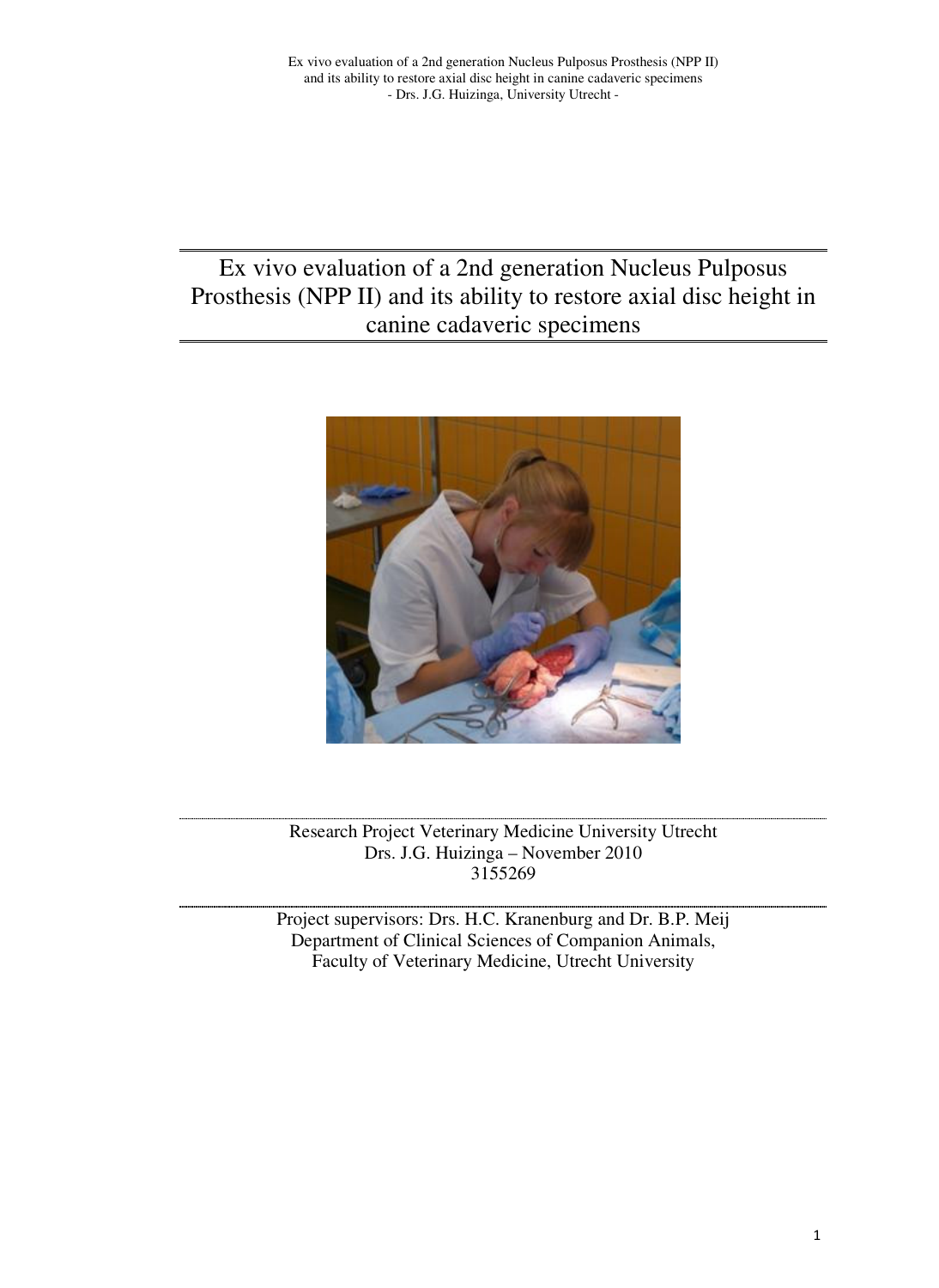| Index |  |  |  |
|-------|--|--|--|
|       |  |  |  |
|       |  |  |  |
|       |  |  |  |
|       |  |  |  |
|       |  |  |  |
|       |  |  |  |
|       |  |  |  |
|       |  |  |  |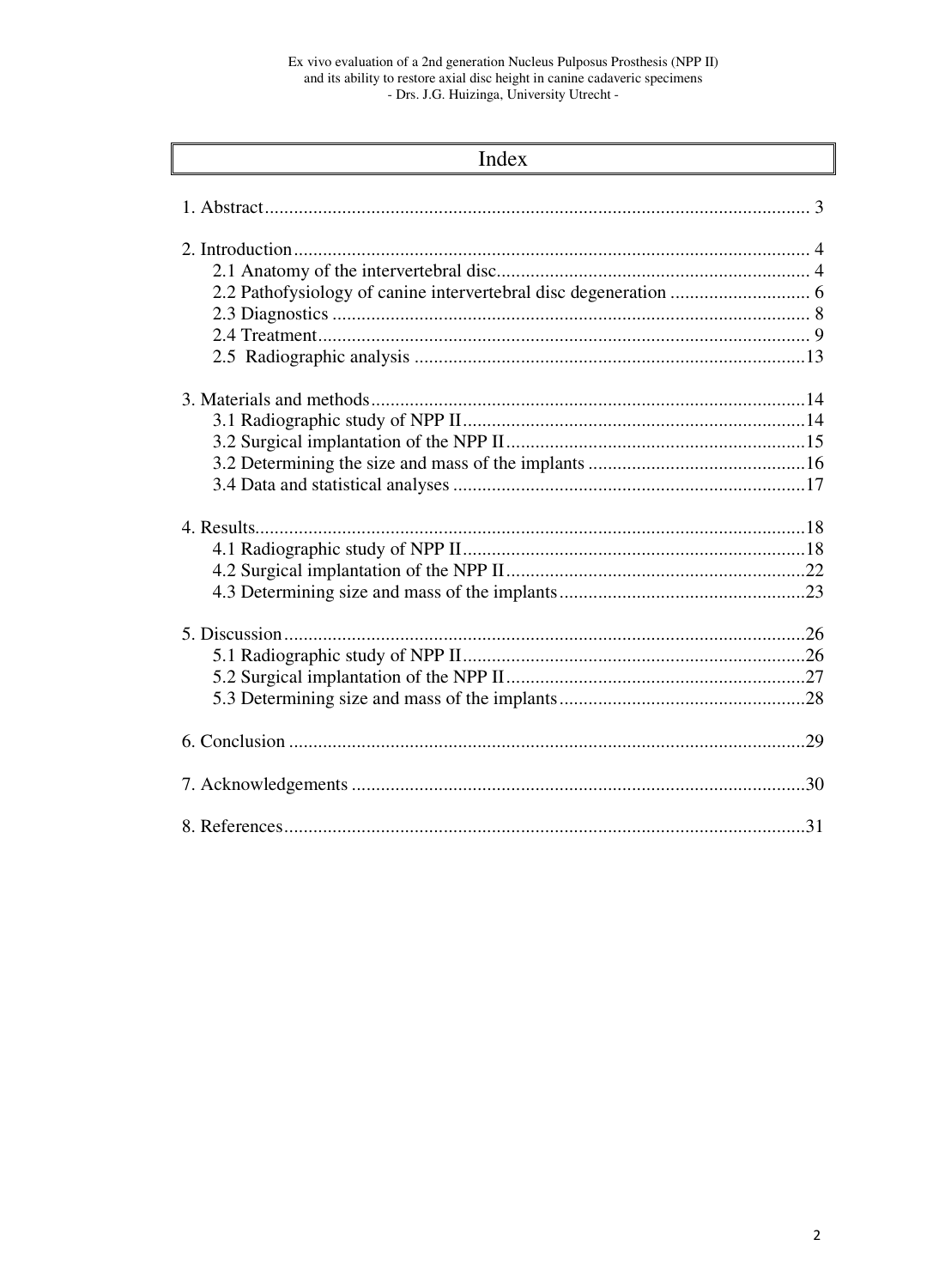#### **1. Abstract**

The effect of a hydrogel nucleus pulposus prosthesis (NPP), made of N-vinyl-2 pyrrollidinone copolymerized with 2-(4'-iodobenzoyl)-oxo-ethyl methacrylate, on intervertebral disc (IVD) height was measured, as well as the assessment of the visibility on radiography, the extent of swelling and number of prostheses remaining intact and *in situ* after incubation. Both hydrophilic and hydrophobic NPPs were used, in a lumbar and lumbosacral size. The canine cadaveric specimens were radiographed in native state, after nucleotomy and after implantation and swelling of the NPP. The NPPs were weighted and measured before insertion as a xerogel and allowed to swell overnight at 37°C after insertion. After swelling the NPP was macroscopically evaluated *in situ* by dissection of the IVDs. Thereafter, the prostheses were weighted and measured again. Disc height was measured on radiography by two independent observers, using three different methods, where every method was measured twice. All methods were evaluated on inter- and intraobserver reliability, practical usefulness and restoration of disc height and compared with each other.

A restoration of disc height was found during measuring of the radiographs. Also, radiographs revealed intrinsic radiopacity of both hydrophilic and hydrophobic prostheses. Hydrophilic prostheses have a significant greater swelling ability compared to hydrophobic prostheses. Six out of eight (6/8) lumbar hydrophilic NPPs remained intact and *in situ* after overnight incubation, where 2 of them showed fragmentation. The fragmented NPPs were all migrated through the annulus fibrosus and no longer *in situ.* All (4/4) lumbosacral hydrophilic NPPs were extruded. Four out of five (4/5) lumbar hydrophobic NPPs remained intact and *in situ* after overnight incubation, while 1/1 lumbosacral hydrophobic prosthesis was extruded. No fragmentation of the hydrophobic prostheses was seen.

Future research should focus on the physical-mechanical properties of both hydrophilic and hydrophobic prostheses.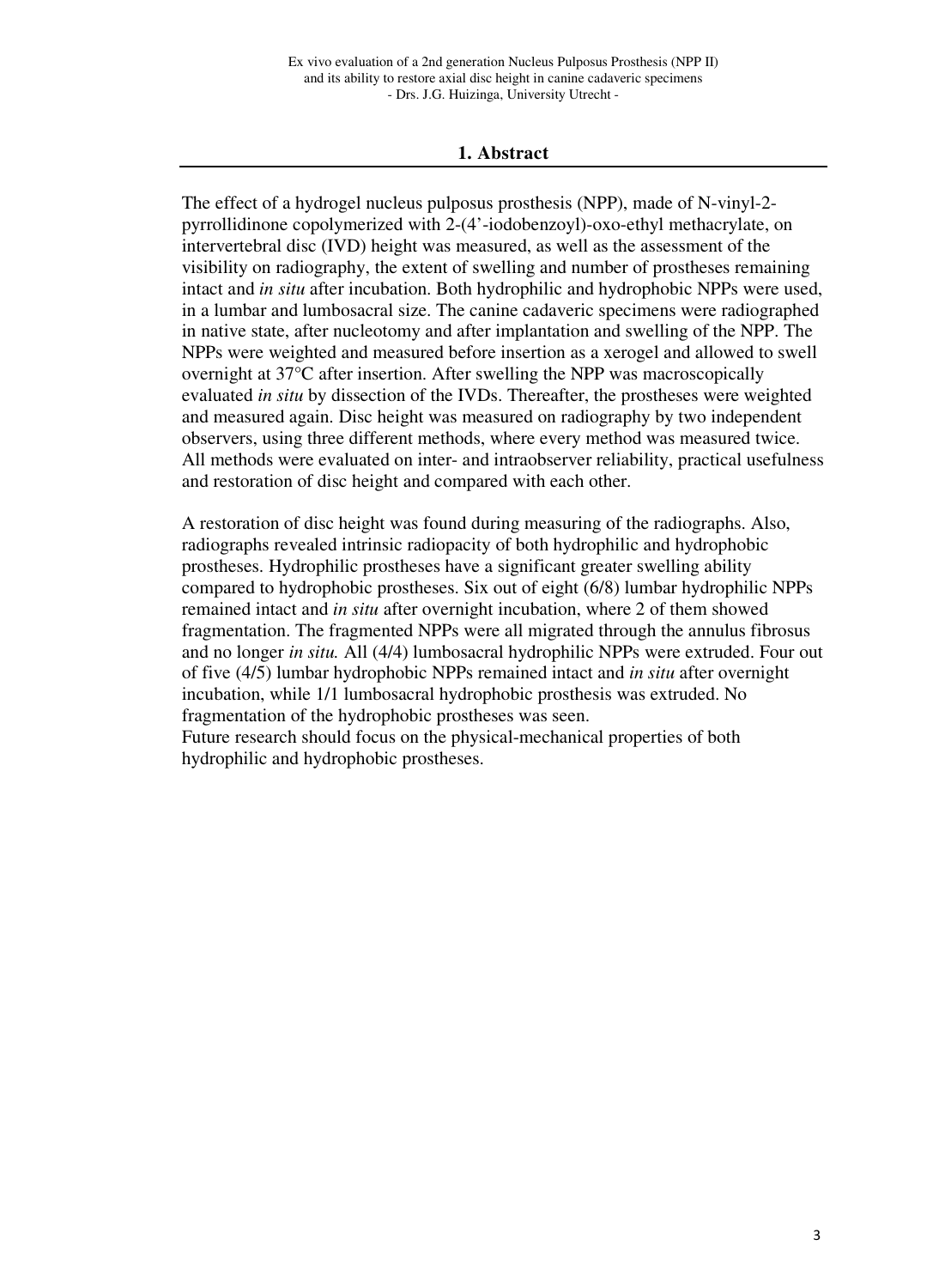## **2. Introduction**

Low back pain (LBP) is a common problem in both the human western society and in the canine population in general. LBP is often associated with intervertebral disc degeneration  $(IVDD)^{23,36,67}$ . When a degenerated intervertebral disc is also painful the term degenerated disc disease (DDD) is used. DDD does not only affect human health but is also an economic burden on society. Medical costs, lost of production and disability benefits can lead to big expenses $^{23,40,65,67}$ . Veterinary research on IVDD could help to better understand IVDD and reveal new insights on etiology, pathofysiology and surgical possibilities. This may have a significant impact on both human and canine welfare. Development of new surgical strategies is needed, because current treatment is not always effective<sup>36</sup>.

**2.1 Anatomy of the intervertebral disc** 

The intervertebral disc (IVD) is incorporated into two vertebra<sup>12</sup>. The spine of the dog consists of 26 intervertebral discs in total<sup>50</sup>. The atlanto-axial joint is the only vertebral junction which does not have an interposing  $IVD<sup>12</sup>$ . In an axial, i.e. craniocaudal, view the cervical discs are almost circular in shape, the thoracic discs are more oval, while the lumbar discs are bean shaped $14$ . The IVD is the biggest avascular structure in the body and is made of 3 anatomical structures: 1) an outer layer which is called the annulus fibrosus (AF), 2) a central structure which is called the nucleus pulposus (NP) and at the axial sides 3) the cartilagous endplates (CEP) <sup>10,12,50</sup>. These structures function to unite the spinal segments, protect the vertebral bodies and minimize shock and trauma in the spine, yet still permit flexibility<sup>12,36,50</sup>.



**Figure 1.** Craniocaudal view of a lumbosacral intervertebral disc of a healthy non-chondrodystrophic dog showing a clear demarcation between the AF with the concentric lamella and the NP. Also the concentric layers of the AF can be recognized $43$ .

In intervertebral discs, the AF consists of type I collagen lamellas which are arranged in concentric layers, with elastic fibers lying between these lamellae<sup>21,47,50</sup>. Type I collagen has an alternating pattern in which the fibers are orientated from one layer to the next<sup>21</sup>. Within one single lamellar layer the collagen fibers are arranged in the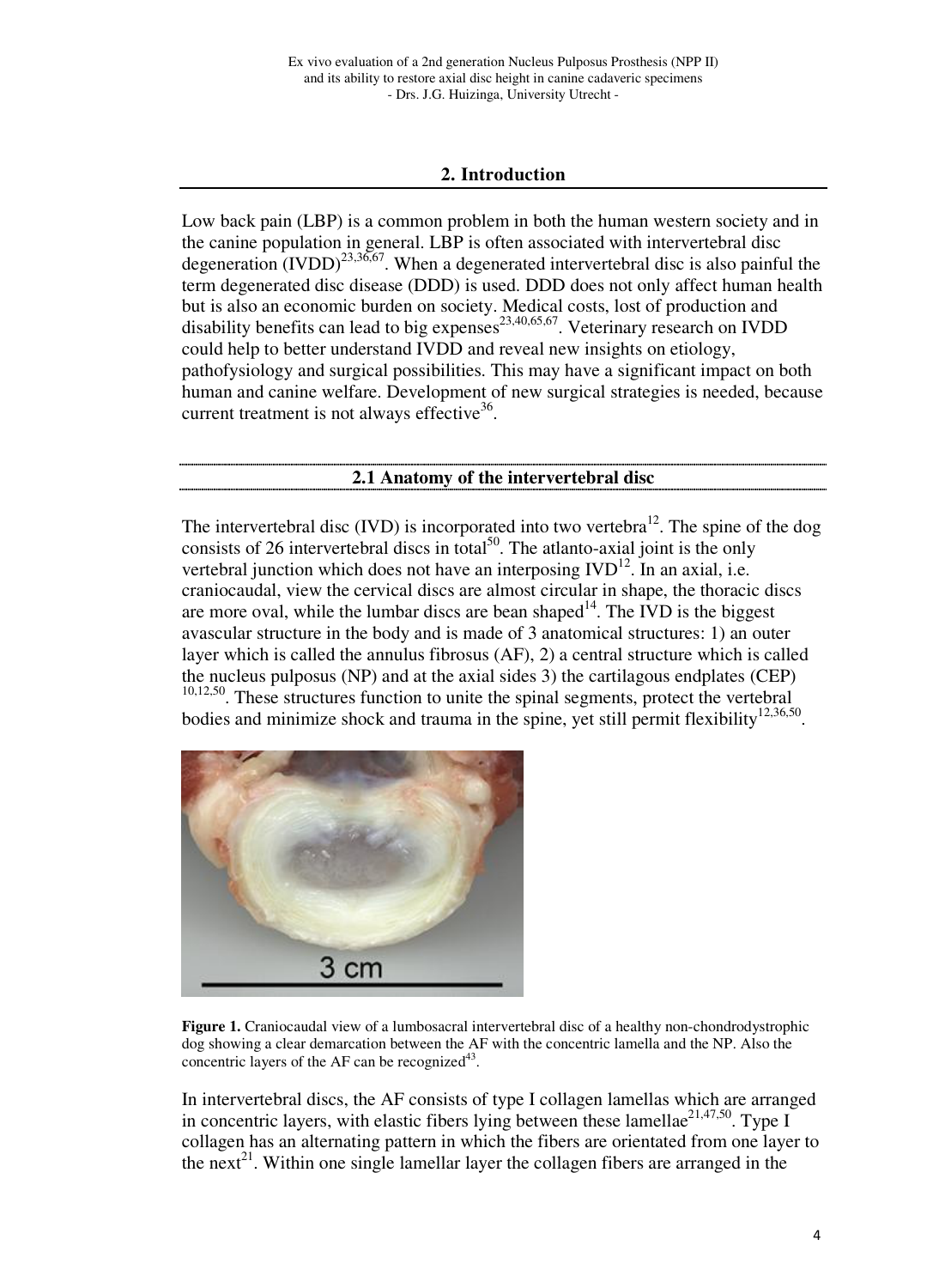same direction and have a 30 degree orientation towards the vertebral endplate<sup>21</sup>. The concentric construction of the lamellar layers has an important influence on the load distribution. The AF is important in shock absorption, withstands tension and provides mechanical strength and stability. The AF is ventrally two times thicker than dorsally, which is predisposing for herniation or extrusion dorsally<sup>14,50</sup>. It envelops the nucleus pulposus  $(Fig, 1)^{12,50,55}$ .

The NP is eccentrically located in the dorsal third of the IVD and consists of randomly organized collagen fibers and radically organized elastin fibers. These elastin fibers are embedded in aggregating proteoglycans and type II collagen, the extracellular matrix (ECM). The ECM is produced by notochordal cells or chondrocyte-like cells in the  $NP^{21,67,69}$ . The proteoglycan matrix attracts water, which leads to an osmotic swelling of the NP, resulting in a gelatinous structure with a high interstitial fluid content<sup>47,50</sup>. Chondrocyte-like cells within the NP also produce proteinases, which break down and remodel the ECM. This turnover is needed to maintain IVD properties (Table  $1)^{21}$ .

| <b>Property</b>       | <b>Nucleus pulposus</b> |
|-----------------------|-------------------------|
| Protein content       | $13.6 - 21.9\%$         |
| Water content         | 74-81%                  |
| pH                    | $6.7 - 7.1$             |
| Complex shear modulus | 7-21 kPa                |

**Table 1.** Human nucleus pulposus properties $32, 38$ .

As well as the AF, the NP is able to absorb shocks. It also spreads the compressive forces that reach the IVD and promotes fluid exchange between the vertebra and the  $\text{IVD}^{50}$ . The NP lies in close contact with the CEP which connects the IVD to the vertebra  $(Fig.2)^{12}$ . The CEP facilitates fluid and a nutrient exchange between these structures, and furthermore prevents the NP to protrude into the adjacent vertebral body<sup>12,36,50</sup>. The fluid exchange is needed to maintain a proper intra-discal pressure and appropriate disc height $1.52$ .



**Figure 2.** Macroscopical, sagittal view of the IVD. Grey mass is the central NP, surrounded with white AF. Both incorporated by the intact bony end-plates, indicated by an arrow<sup>55</sup>.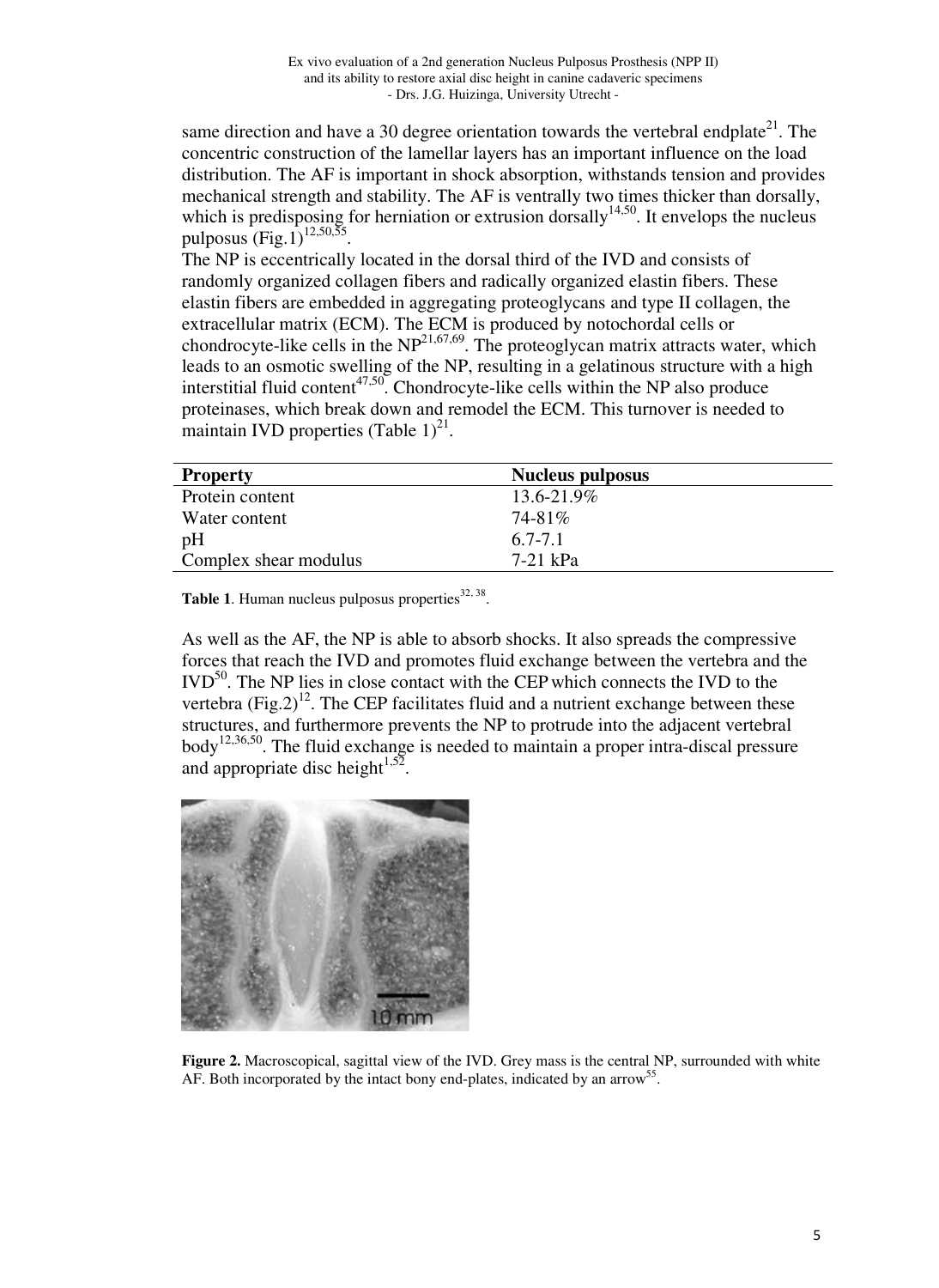# **2.2 Pathofysiology of canine intervertebral disc degeneration**

IVDD occurs in all canine breeds, but DDD is mostly seen in chondrodystrophic breeds like the Dachshund, French Bulldog, Basset Hound, American Cocker Spaniel, Pekingese and Beagle<sup>11,28,50</sup>. Growth plates calcify earlier in development in chondrodystrophic dogs, resulting in shortened bones with a curved appearance<sup>53</sup>. Dachshunds develop disc herniation 12.6 times more than other breeds<sup>25</sup>. The overall prevalence of disc herniation in dogs had been reported as  $2\%^{12}$ . DDD can be divided into 2 classifications, made by Hansen.

1) Hansen type I hernia nuclei pulposi (HNP) is described as a *chondroid* degenerative process, which occurs mostly in chondrodystrophic breeds but can also be found in non-chondrodystrophic breeds. This type of degeneration is characterized by a decrease in proteoglycans, by which the NP looses interstitial fluid. The loss in proteoglycans can already occur at an age of 2 months in Dachshunds<sup>14,16,50</sup>. This early decrease of proteoglycans is correlated to an early disappearance of notochordal cells within the NP, which produce proteoglycans<sup>2</sup>. In chondrodystrophic dogs, the notochordal cells already disappear during growth and will transform in or be replaced by chondrocyte-like cells, in contrast with non-chondrodrystophic dogs where the notochordal cells persist<sup>19,31</sup>. With a decrease in proteoglycans, the NP becomes more fibrotic and less gel-like and thereby looses its ability to absorb shock and spread forces<sup>14,16,50</sup>. The transparent gelatinous NP turns into a gray-white to yellow fibrocartilaginous tissue (Fig.3).



**Figure 3.** Craniocaudal view of the lumbosacral IVD from a chondrodystrophic dog. The transparent gelatinous NP had turned into a gray-white fibrocartilagous tissue [Personal collection H.C.Kranenburg].

At 1 year of age, chondrodystrophic dogs have 75-90% of there NP turned into a more fibrocartilaginous tissue<sup>14</sup>. When degeneration of the NP occurs, the AF will be loaded with more forces than usual (Fig.4), which can result in accelerated degeneration and rupture of the AF. As a result, a total rupture of the AF and a massive extrusion of the NP in the spinal canal can occur (Fig.5)<sup>50</sup>. The extrusion is explosive causing an acute compression of the spinal cord and thereby a severe inflammatory response and trauma to the spinal cord $^{12,13,50}$ .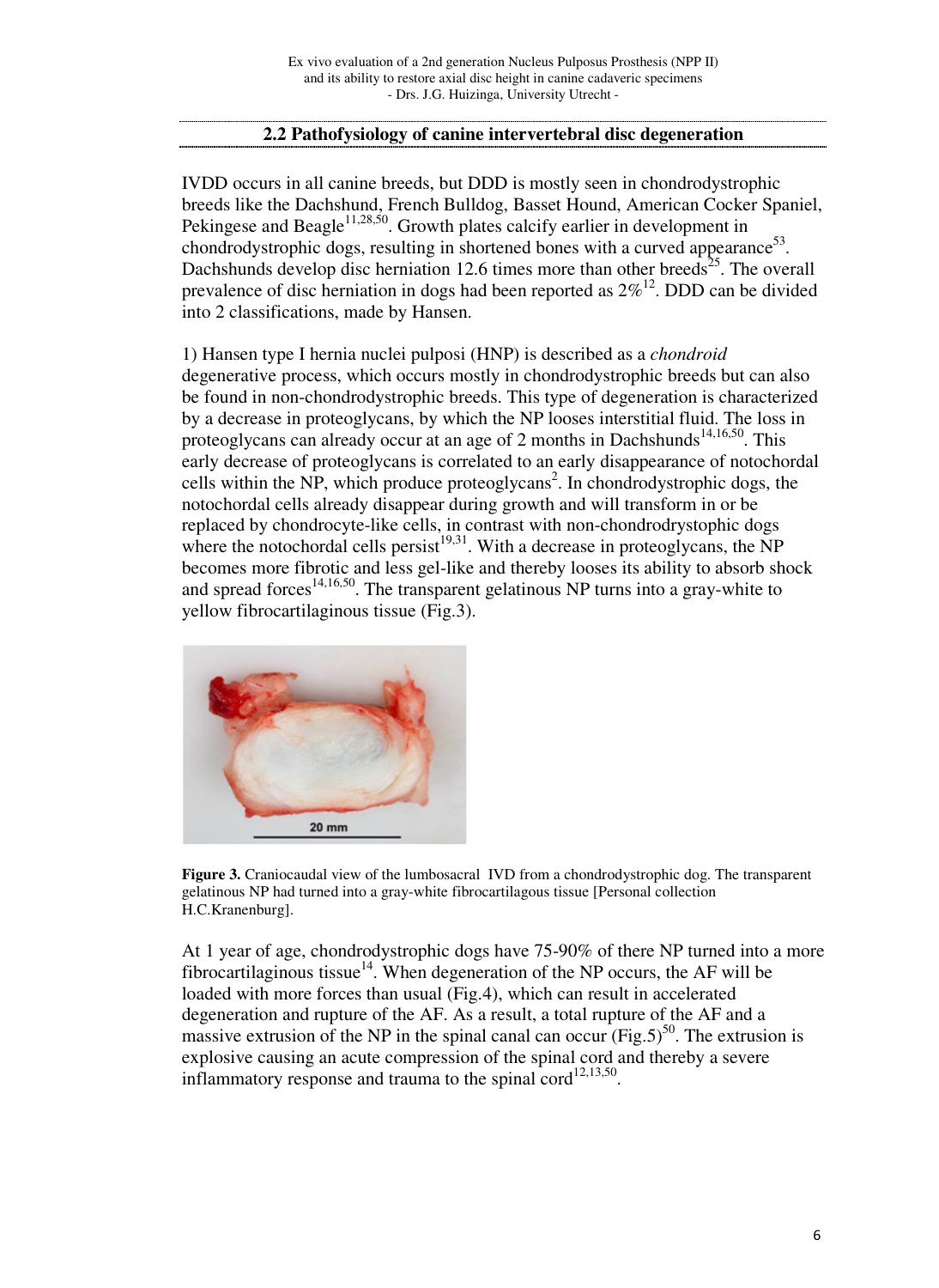Ex vivo evaluation of a 2nd generation Nucleus Pulposus Prosthesis (NPP II) and its ability to restore axial disc height in canine cadaveric specimens - Drs. J.G. Huizinga, University Utrecht -



**Figure 4.** Distribution of the loads of the (A) healthy and (B) degenerated disc. Note the decrease in disc height $31$ .

2) Hansen type II HNP is described as a *fibroid* degenerative process, which occurs mostly in non chondrodystrophic breeds and is more related to aging. Most cases  $\frac{1}{2}$  occur at an age of 6 to 8 years<sup>14</sup>. A described change in cell phenotype into a more fibrocytic phenotype results in shift from type II collagen to a less compliant type I  $\text{collagen}^{21}$ . The degeneration is characterized by a fibrous collagenization and dehydration of the NP and degeneration of the  $AF^{12,13,14,50}$ . Also, the vertebral endplates might become less permeable by which the nutrient supply and metabolism decreases. NP cells may die or become less viable leading to decreased proteoglycan production<sup>21</sup>. This process occurs with a partial rupture of the AF or bulging of the NP into the spinal canal (Fig.5). This causes a more chronic compression on the spinal  $\text{cord}^{12,13,14,50}$ .



**Figure 5**. Craniocaudal/axial view of the IVD. On the left an extrusion (Hansen type I hernia nuclei pulposi) can be recognized. Whereas on the right a bulging (Hansen type II hernia nuclei pulposi) can be seen [www.theluklinskispineclinic.com].

This degeneration mostly due to wear-and-tear and ageing is the most common cause for IVD degeneration in humans<sup>47</sup>. Degenerative lumbosacral stenosis (DLS) is the most common cause of cauda equina compression in dogs and an example of Hansen type II  $HNP<sup>61</sup>$ . Clinical signs include caudal lumbar pain, pelvic limb lameness, reluctance to perform certain activities such as climbing stairs and jumping. It is most common in large to medium sized breeds of middle-age, with a predisposition for German Shepherd dogs<sup>61</sup>.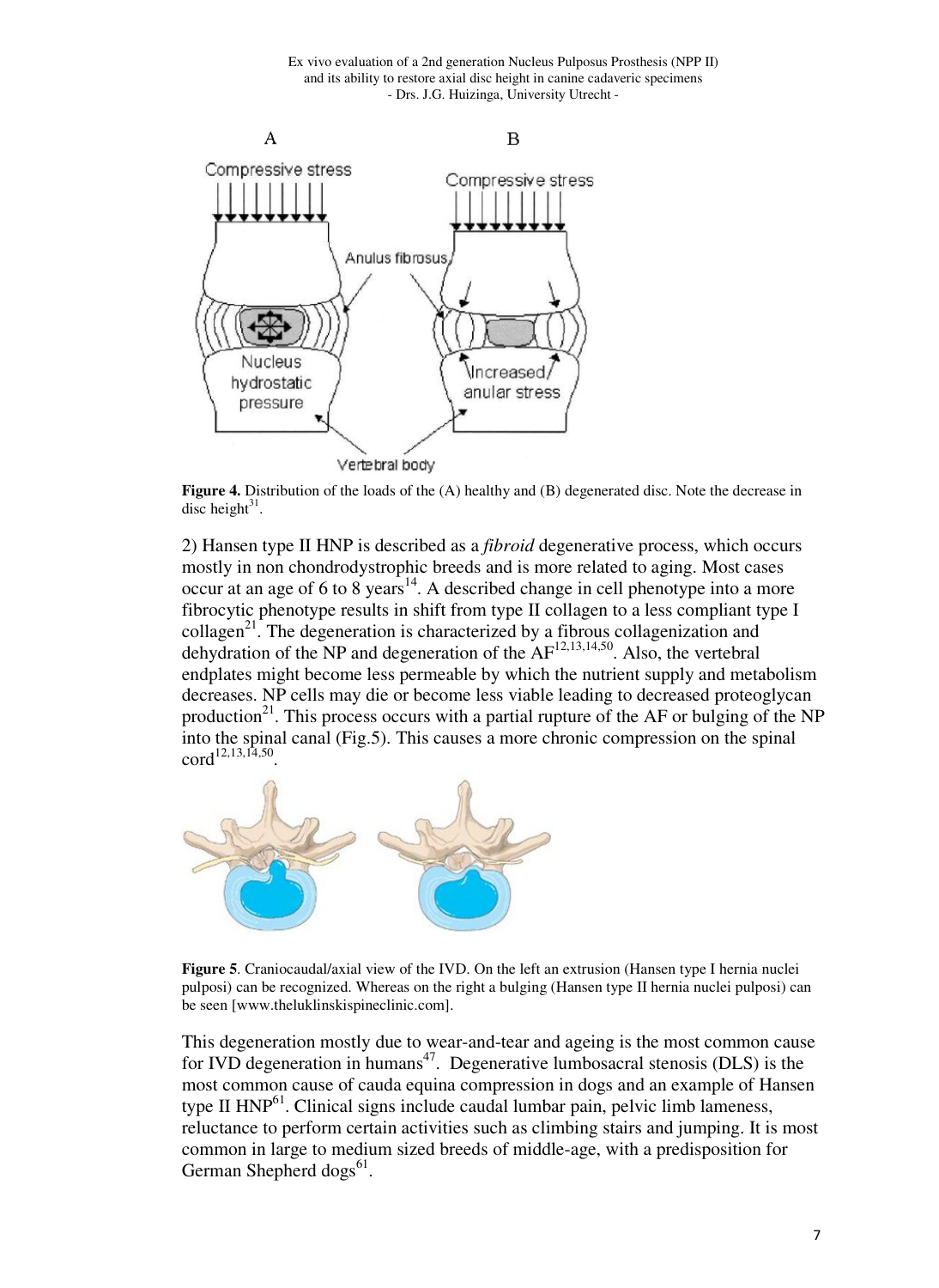The spinal cord can adapt to certain amounts of compression and mechanical displacement. When the spinal cord is no longer able to compensate, clinical signs will develop<sup>50</sup>. Clinical signs that can be seen in DDD are severe pain, ataxia and motor deficits like paresis or paralysis (Fig.6). When the lumbosacral disc in involved, bladder function, anal sphincter function and tail tone can be altered<sup>50</sup>.



**Figure 6.** Dachshund with posterior paralysis as clinical sign of DDD [www.vin.com].

## **2.3 Diagnostics**

An important step in the diagnostic process of IVD degeneration is the evaluation of information obtained from radiography, myelography, computed tomography (CT) or magnetic resonance imaging (MRI). Lateral and ventrodorsal radiographic views should ideally be obtained during general anaesthesia to ensure a good positioning and decrease movement<sup>14</sup>. Radiography can reveal a loss of disc height, sclerosis, spondylosis deformans and presence of a mineralized mass dorsal of the IVD space which is a highly significant finding of a herniated mineralized disc within the intervertebral canal  $I<sup>4,50,61</sup>$ . Non herniated and calcified discs are a signs of IVD degeneration but not of IVD disease. Gas in the intervertebral space (Fig.7b), which is called 'vacuum phenomenon', is a rare but very accurate sign of IVD degeneration<sup>39</sup>. Loss in disc height (Fig.7a) is the most reported radiographic finding, but has a moderate sensitivity<sup>14,39</sup>.



**Figure 7a.** On the left a Lateral radiograph of a 5-year-old Border Terrier. A loss in disc height can be Recognized between T13-L1. On the right a lateral radiograph of a Rottweiler dog with Hansen type I HNP, a gas lucency can be recognized between  $L2-L3^{39}$ .

Radiography alone is not enough for diagnosing IVD herniation, because it doesn't provide the degree of compression on the spinal cord and lateralization of the lesion $14$ .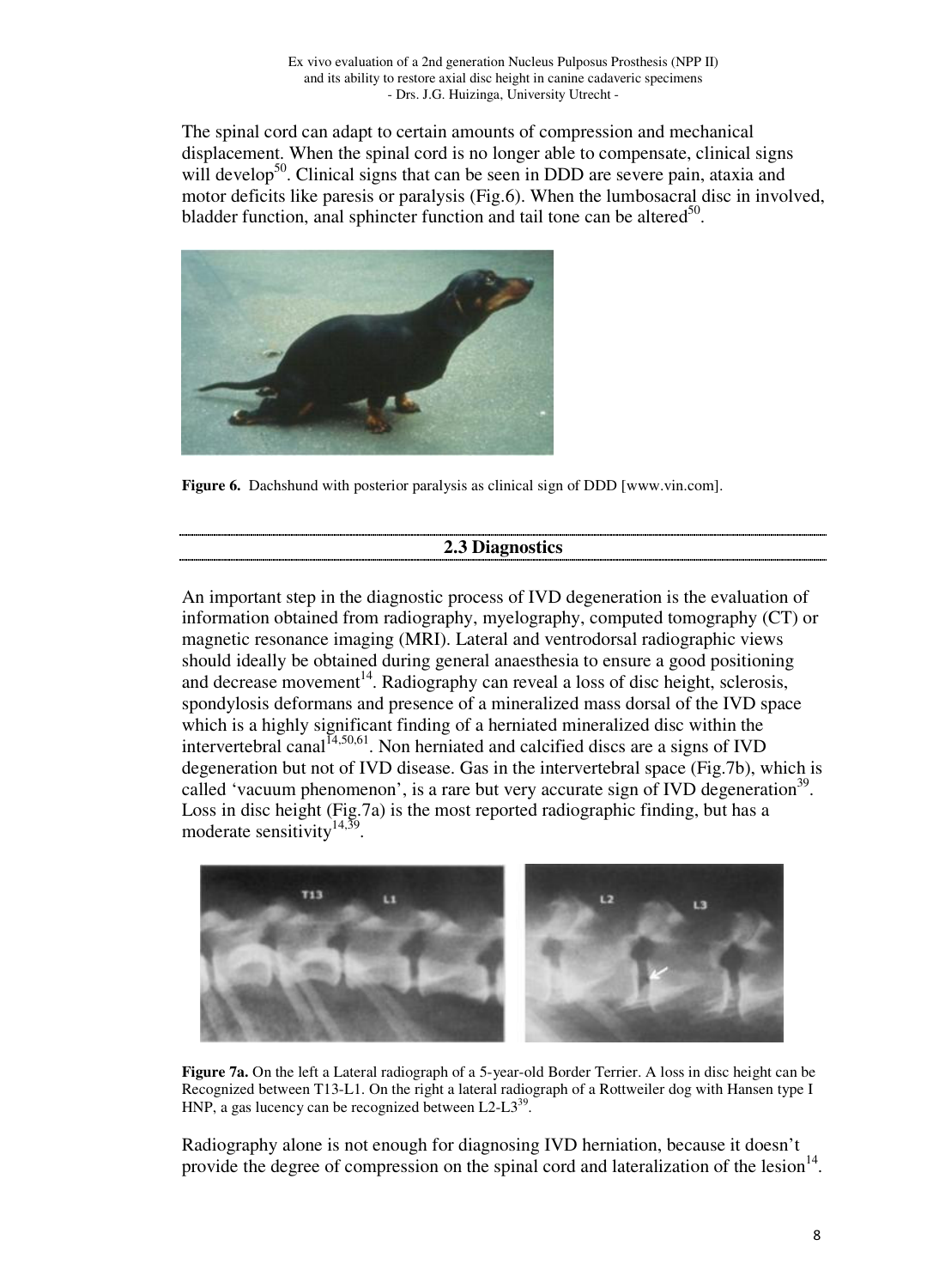Myelography is the method of choice to diagnose IVD herniation when MRI is not available. The accuracy for diagnosing IVDD is reported to be  $72-97\%^{14}$ . Ventrodorsal and lateral projections should be obtained. Thinning or deviation of the contrast column is highly significant for diagnosing IVD herniation. Oblique projection is required to determine lateralization of the lesion $37,63$ . CT generates a high-quality bone imaging and is a sensitive, noninvasive method used for diagnosing IVD herniation. It also provides information about lateralization of the lesion. CT and myelography have similar sensitivities in finding the location of the disc herniation. On the other hand, CT is more sensitive in finding chronic lesions due to the presence of a mineralized disc<sup>14,34</sup>. As stated before, mineralizing of an IVD is not necessary painful and can also be found in asymptomatic dogs. Contrast enhancement can visualize lesions that were not visible before contrast injection $14$ .



**Figure 8.** Sagittal T2-weighted MRI view of a 46 year old woman with chronic LBP. A disc herniation occurred between L4-L5, where also a decreased water content of the NP can be seen<sup>59</sup> .

MRI is the best diagnostic tool for detecting IVD degeneration at an early stage. T2 weighted MRI reflects changes in water content of the nucleus and is thereby able to show degree of degeneration (Fig.8)<sup>14,54</sup>. Besalti et al. (2005) and Naude et al. (2008) reported that MRI and surgical findings had a complete agreement. Therefore, MRI is a good tool to guide surgical decisions. MRI is more accurate in finding the location and lateralization of the disc herniation and size of the extruded material<sup>7,46</sup>. Pfirrmann et al. (2001) developed a grading system (1-5) for human disc degeneration based on MRI, where grade 1 shows a clear distinction between annulus and nucleus and disc height is normal and grade 5 shows a lost distinction between annulus and fibrosus and a collapsed disc space. This is the most used grading system in human medicine. Bergknut et al. (2009) validated this grading system for the use in dogs and revealed that this system is highly reproducible for grading IVDD in dogs of various breeds and ages, at all spinal locations<sup>4,54</sup>.

#### **2.4 Treatment**

Treatment of dogs showing clinical signs of IVDD, i.e. DDD, can be conservative as well as surgical. Conservative therapy includes corticosteroids, cage rest and muscle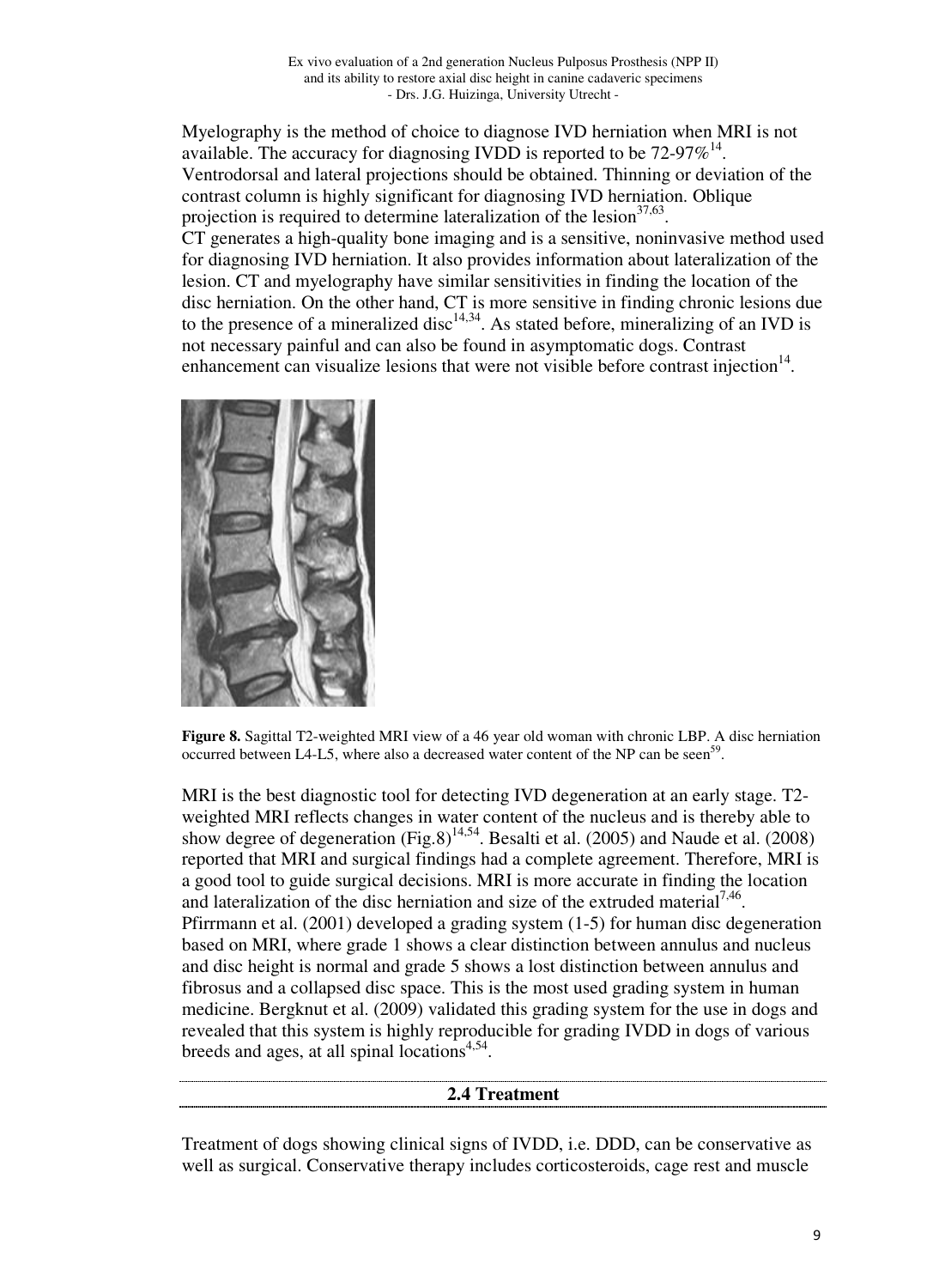relaxants. This treatment is solely indicated when pain is the only clinical sign<sup>50</sup>. When clinical signs reoccur again after 6 months of conservative treatment or conservative treatment is not effective enough, which is not uncommon, surgical therapy should be considered<sup>50</sup>. A surgical intervention will also be performed in more severe cases. Surgical strategies are fenestration, pediculotomy, dorsal laminectomy and (micro-) hemilaminectomy<sup>22,60,61,62</sup>. Fenestration can be performed lateral, dorsolateral or ventral and is mostly used at cervical level. Thereby the nucleus pulposus is removed, not necessarily facilitating decompression of the spinal  $\text{cord}^{14}$ .

Hemilaminectomy is the most popular approach for thoracolumbar IVDD, where a part of the dorsal arch is removed (Fig.9). This gives access to the lateral and ventral side of the vertebral canal, thereby also facilitating spinal cord decompression by removing herniated disc material<sup>14</sup>.



**Figure 9.** Hemilaminectomy of a L1-L2 segment [Personal collection B.P.Meij]

Dorsal laminectomy is usually performed at the lumbosacral level and provides decompression of the spinal cord by removing herniated disc material. The dorsal arch covering the spinal cord is totally removed in the midline using this strategy  $(Fig.10)^{14,24}$ . It may however, also further destabilize the lumbosacral junction and cause more degenerative changes<sup>42</sup>.



**Figure 10.** Dorsal laminectomy of a L7-S1 segment [Personal collection B.P.Meij].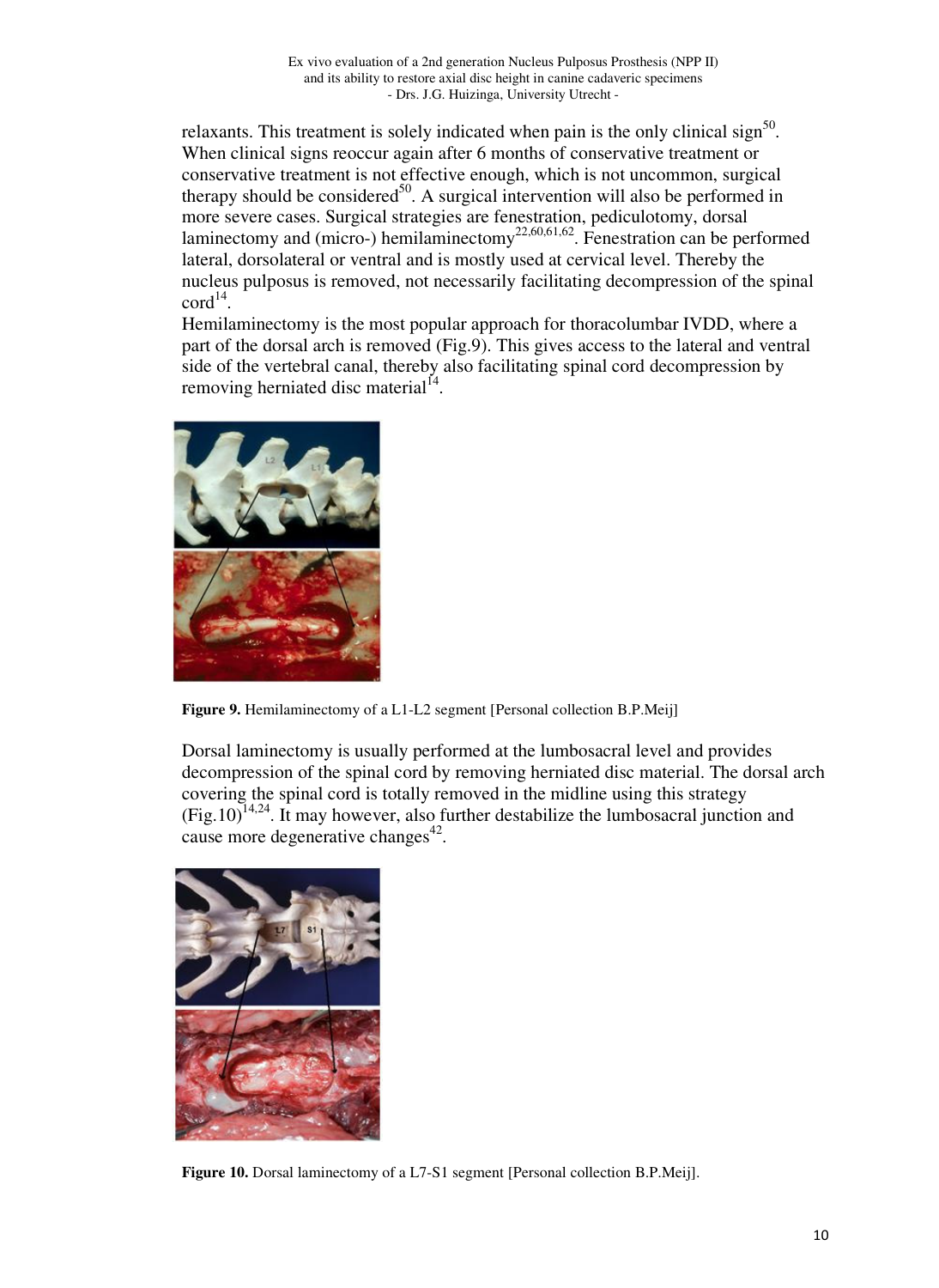Decompressive fusion of the vertebra, usually with the use of pedicle screws is the most used surgical method for DDD in humans. This is highly invasive, not always successful and leads to loss of function and flexibility of the concerning segments. Thereby, fusion can accelerate degeneration of adjacent discs and leads to adjacent segment disease (ASD).

All these surgical treatments are mostly focusing on elevating the clinical symptoms<sup>36,47,57</sup>. In order to recreate the natural function of the spine, a restoration of the NP is desirable  $9.20$ . This can be accomplished by gene therapy, molecular therapy such as growth factor injection, cell-based therapy or nucleus replacement<sup>21,48,64</sup>. Successful gene therapy not only needs efficient gene transfer to the cells but also a sufficiently long period of expression of these transgenes<sup>21,48</sup>. A number of vectors exist within gene-based therapies, such as viral-based vectors, gene guns and plasmids<sup> $49,58$ </sup>. Previous research of Nishida et al. (1998) revealed that injection of a recombinant adenovirus transferred genes to cells within the intervertebral disc, resulting in manufacturing of desired proteins. Expression of the marker gene persisted in vivo for at least 12 weeks<sup>49</sup>. Duration of the gene expression can be limited by immunologic reaction to the viral proteins. Further investigation is needed to determine the maximum length of expression. Moreover, safety of possible vectors is of significant concern, because they have potential for an inflammatory reaction and spread of disease through viral infection<sup>21,48</sup>. In an *in vitro* study, Thompson et al. (1991) was the first to show that exogenous growth factors were able to stimulate proteoglycan synthesis in the  $NP<sup>64</sup>$ . Because of limited duration of this therapy and chronic character of the disease, the utility of this therapy may be limited<sup>21</sup>. Cellbased therapy such as reimplantation of NP cells or stem cells have shown good results<sup>21</sup>. A nucleus replacement device is another strategy for restoration of the NP. These devices can be divided into 2 classifications; the elastomeric and the mechanical (Fig.11). Elastomeric devices contain a hydrogel or a non-hydrogel replacement. A hydrogel consists of polymers which can absorb water and will swell when placed in the nuclear cavity<sup>9</sup>. This swelling is needed to restore biomechanical functionality after nucleotomy. Hydrogel-based nucleus pulposus prostheses (NPPs) have been in development for over 15 years<sup>17</sup>. Hydrogels can be made visible with radiographs, CT and MRI<sup>9</sup>. A non-hydrogel also consists of polymers, but these have shock-absorbing capabilities. Both gels can either be preformed or injectable  $9,20$ . Injectables only need a small incision or annulotomy, making the surgery less  $invasive<sup>10</sup>$ .



**Figure 11.** Classification of nucleus replacement devices $20$ .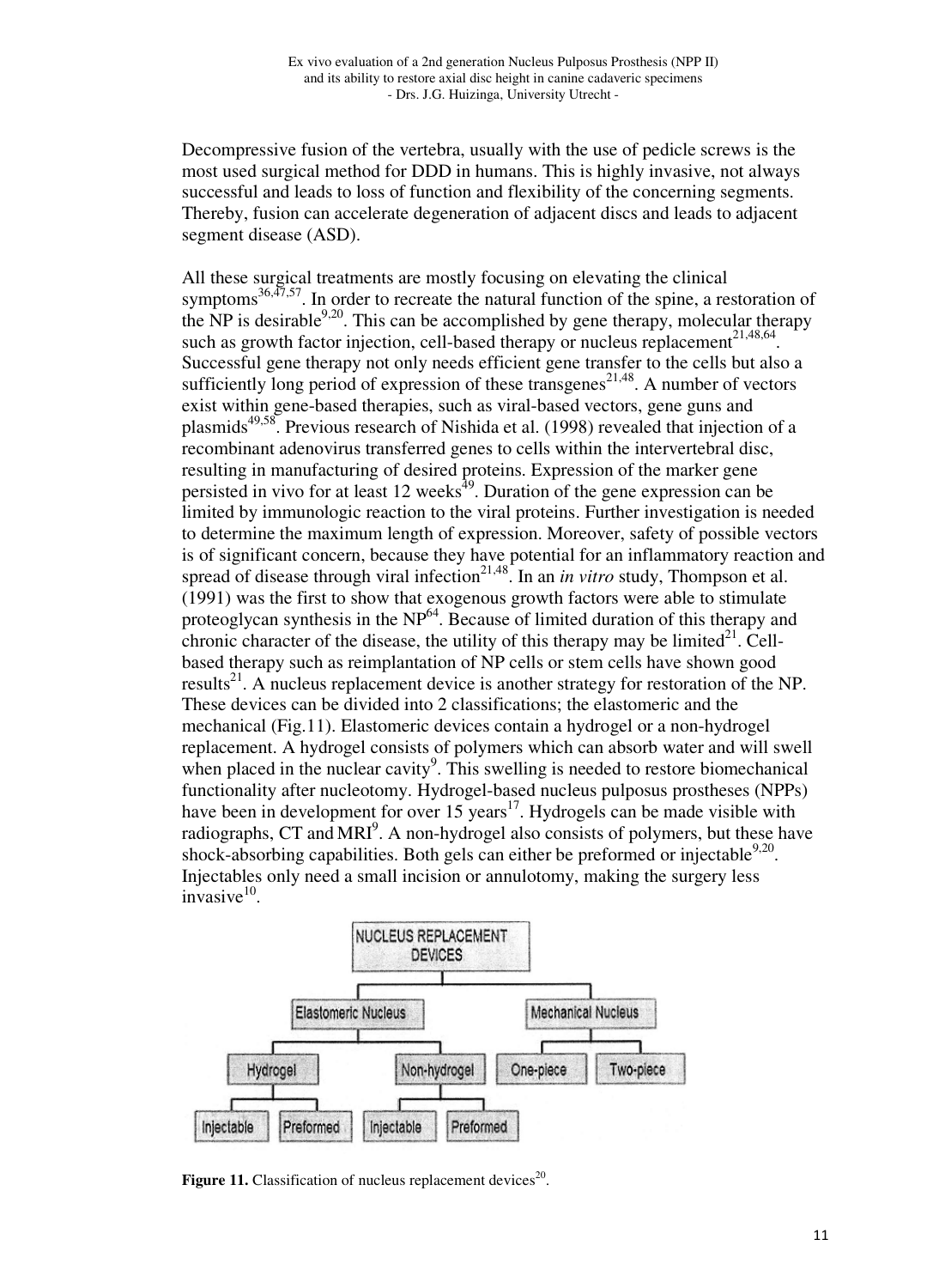Since the 1950s different nucleus pulposus replacement or reinforcement techniques have been investigated. Research shows promising results, still closure of the annulotomy points out to be a challenge. It has to be closed in a proper way to prevent the NPP to extrude through the annular incision, which is a common problem3,17,20,35,59. Migration of the prosthesis remains the primary source of complications<sup>6</sup>. Recurrence of extrusion by the prosthesis occurs within 4 to 6 weeks after surgery and is mostly related to the initial site of extrusion $15,22$ . In human research, the prosthetic disc nucleus  $(PDN^{\circledast})$  designed by Dr. Charles Ray has the most reported clinical history (Fig.12). A research of Shim et al. (2003) implanted a  $\overline{PDN}^{\otimes}$  in 46 human patients and closed the annulotomy by suturing. Patients were followed for over 6 months, where four patients (8.7%) showed an extrusion of the PDN<sup>®</sup> device. Worldwide, the extrusion rate in humans is  $12\%^{59}$ .



**Figure 12.** The prosthetic disc nucleus  $(PDN^{\circledast})^{17}$ .

Previous veterinary research of Bergknut et al. (2010) revealed that a preformed NPP used in canine cadavers has promising qualities (Fig.13). This NPP was able to restore the disc height in 8 of 10 dogs. However, implant extrusion and fragmentation occurred in one of 10 dogs after closure of the annulus fibrosis with a mattress suture, tissue glue and a covering mesh<sup>3</sup>.



**Figure 13.** NPP I as xerogel on the bottom and in swollen state on top used in a research by Bergknut et al  $(2010)^3$ .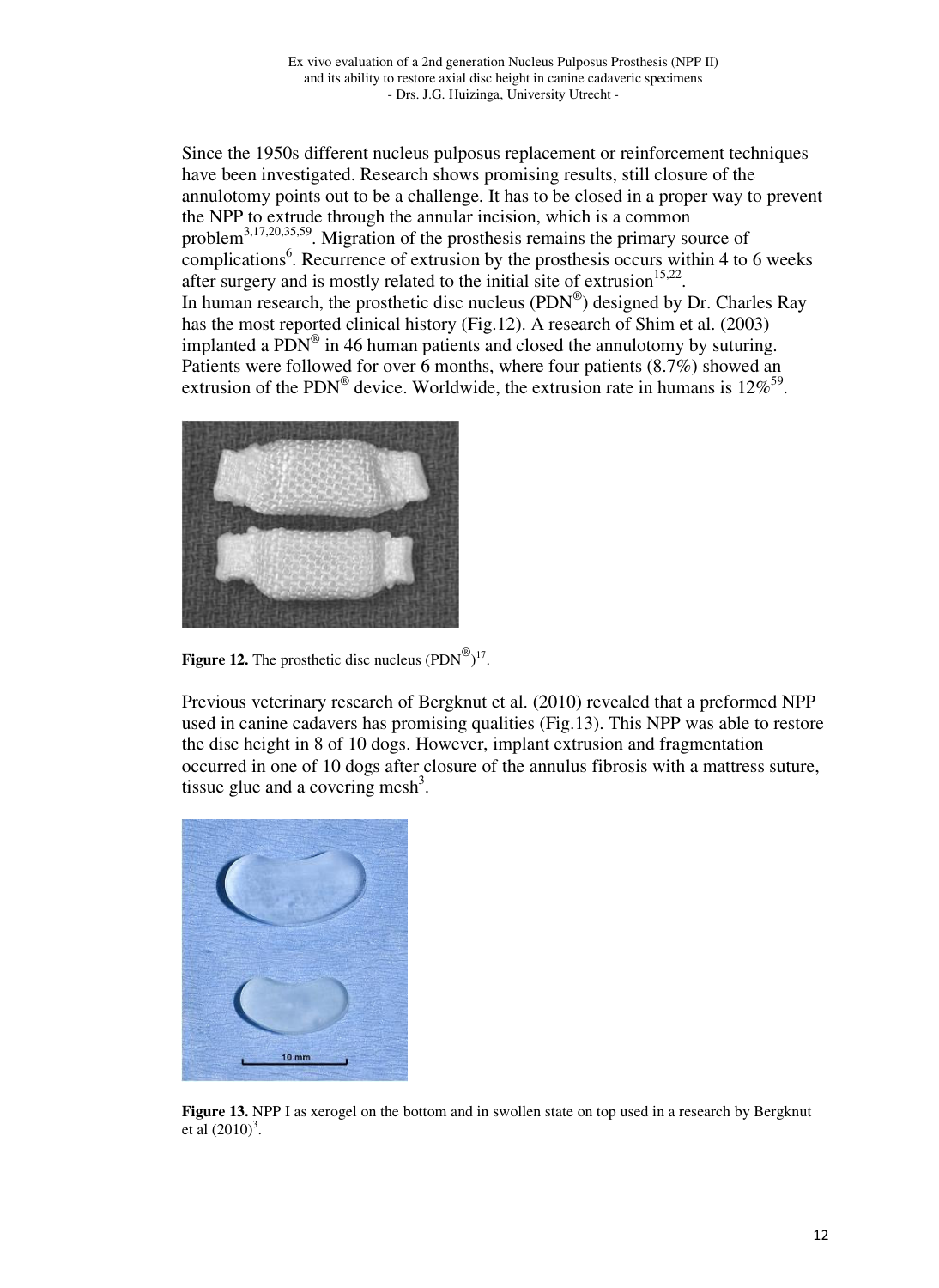The extrusion rate not only depends on the closure technique, but also on the general state of the AF. An intact AF is the most suitable environment for NP replacement<sup>17</sup>. However, research of Berlemann et al. (2009) revealed that no implant extrusion occurred after implantation of a novel injectable protein hydrogel, Nucore®, in 14 patients with a herniated AF. Nucore® adheres to surrounding tissue when injected in the nuclear cavity and thereby seals the annular defect. No additional method was used to close the AF. Despite the bad condition of the AF, apparently no implant extrusion had been seen in the 2-year follow-up<sup>5</sup>.

#### **2.5 Radiographic analysis**

Restoration of the natural disc height (Fig.14) after nucleotomy and replacement of the NP by the hydrogel is an important read-out parameter for testing the function of the NPP<sup>10</sup>. Decreased disc height can lead to increased load on the remaining AF and NP, the facet joints and the adjacent segments. Besides, it disturbs fluid exchange into the disc and can cause radicular pain resulting from a decrease in foraminal canal where the nerves run through<sup>18,26,45,51</sup>. The loss in disc height is proportional to the amount of nucleus removed. The disc height can be assessed by radiological imaging after nucleus replacement $^{3,47,50,61}$ .



**Figure 14.** Lateral view of the intervertebral disc. Craniocaudal, axial measurement of the intervertebral disc is referred as 'disc height', indicated by the 'A' [www.smallincisionsbigresults.com].

The aims of this study were: 1) to radiographically investigate the effect of NPP II on IVD height in canine cadaveric specimen using three different measuring techniques, 2) to evaluate how many prostheses remained intact and *in situ* after incubation and 3) to investigate the extent of swelling of the prosthesis.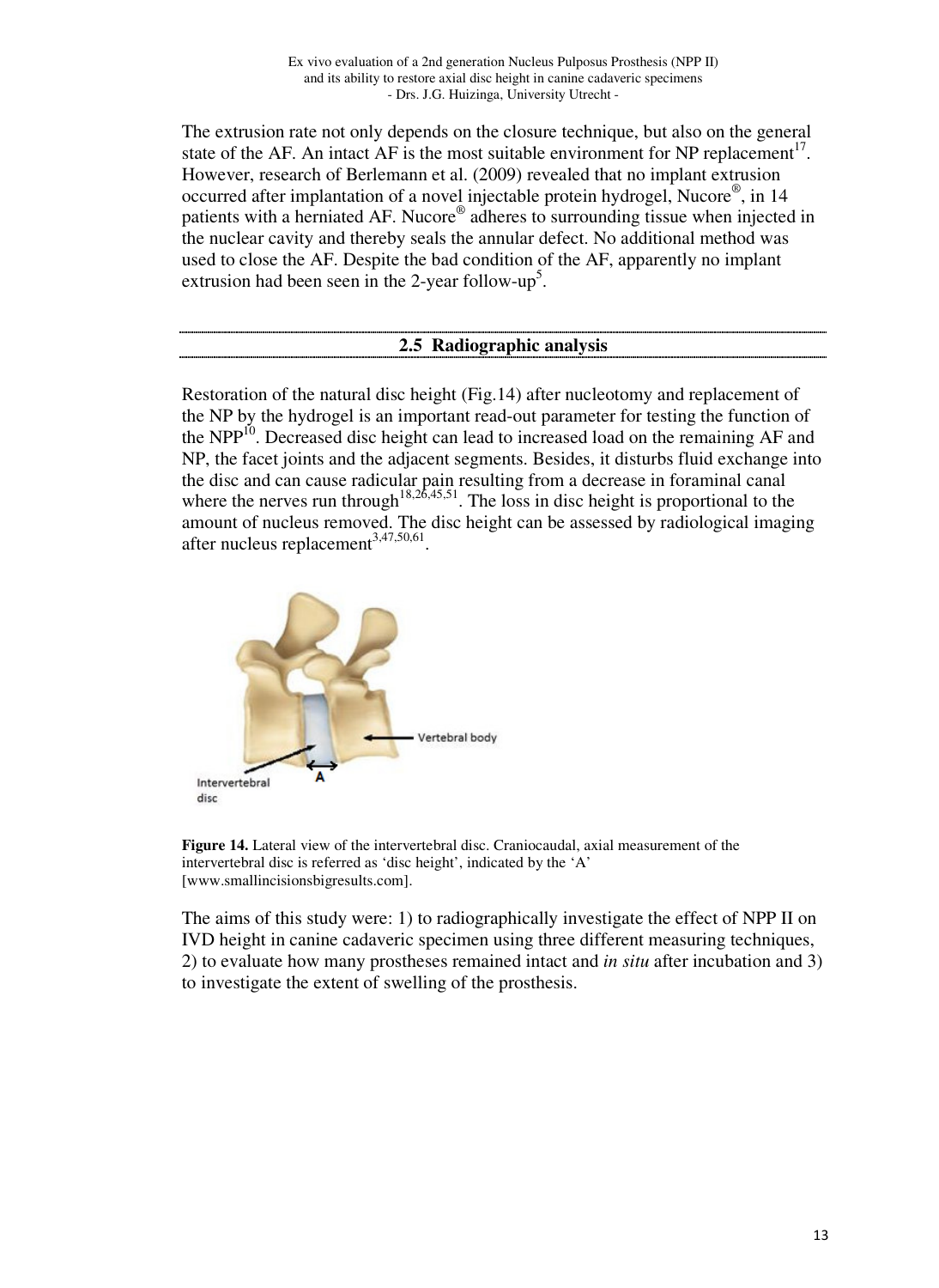# **3. Materials and methods**

Five lumbar spines were isolated from 5 healthy dogs and frozen at  $-20^\circ$ . The spines are of dogs of approximately 15-20 kg and euthanized in an unrelated experiment. The segments included the spine from L1 to S3, with the pelvis attached. Prior to using, the spine was left to thaw for 24 hours at room temperature. Excess muscles were removed but ligamentous tissue was left intact.

# **3.1 Radiographic study of NPP II**

Lateral and ventrodorsal radiographic views of spine 3, 4 and 5 (14 spinal segments) were obtained at three different conditions: 1) the native spine, to obtain the natural height of the IVD, 2) after performing nucleotomy, to confirm the possible loss in disc height and 3) after insertion of the NPP II and incubation of the specimen overnight at 37°C, to evaluate whether natural disc height is restored. Also it was important to radiographically determine the localization of the prosthesis in the nuclear cavity. The IVD height was measured on lateral radiographs by two independent observers and with three different methods, on standard computer screens using the software Image J<sup>®</sup>. All three methods were performed twice by each observer, using the same settings and magnification for the two observers. The data was collected in a Microsoft Excel<sup>®</sup> file. Only radiographs of IVDs in which the prostheses were still 'intact and *in situ'* after overnight incubation were used for measuring disc height. Prostheses which were fragmented and/or extruded from the IVD are considered not to be able to restore disc height.

## *Method 1*

To measure the disc height, a method developed by N. Bergknut and L.A. Smolders based on an article of Hofstetter et al.  $(2009)$  was used<sup>30</sup>. The deepest point of the clefts needs to be determined. A single line running from the cleft of the cranial vertebra to the cleft of the caudal vertebra was measured (Fig.15).



**Figure 15.** Method 1 for measuring disc height. A single midline is drawn.

## *Method 2*

The second method was developed by H.C. Kranenburg based on an article of L. Twomey and J. Taylor (1985)<sup>66</sup>. Measuring disc height was performed by first drawing dorsal and ventral lines parallel to each other, connecting the most extreme dorsal and ventral corners of both adjacent vertebrae. In the arithmetical middle of these lines a third mid-line was drawn, which represents the disc height (Fig.16).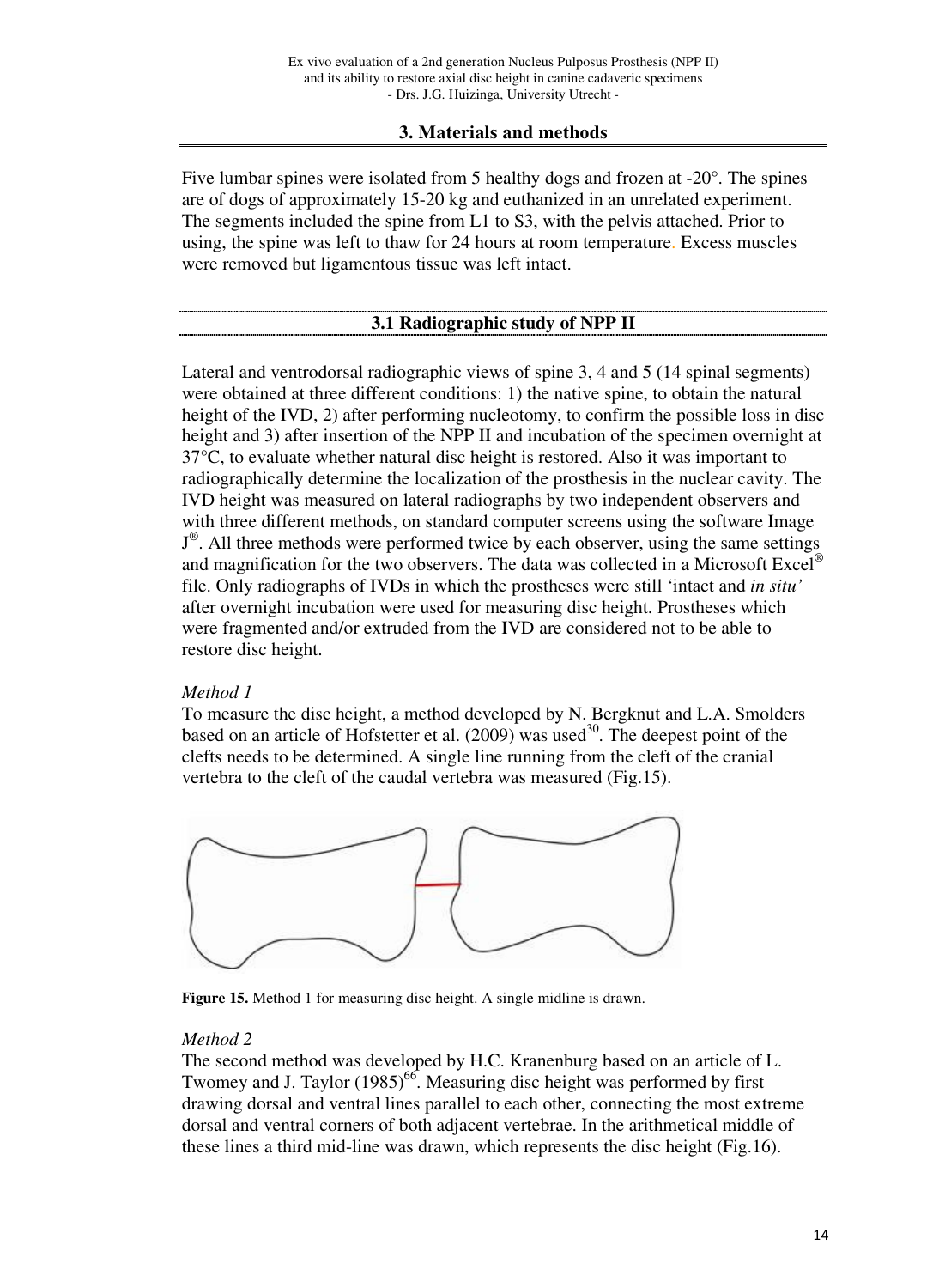Ex vivo evaluation of a 2nd generation Nucleus Pulposus Prosthesis (NPP II) and its ability to restore axial disc height in canine cadaveric specimens - Drs. J.G. Huizinga, University Utrecht -



**Figure 16.** Method 2 for measuring disc height. A dorsal, ventral and mid-line disc height.

#### *Method 3*

To measure the disc height using a method developed by Masuda et al. (2004), the vertebras as well as the IVD were measured by using nine lines in total $41$ . The dorsal and ventral lines A, G, C and I were drawn alongside the dorsal and ventral boundaries of the vertebra, in the same direction the vertebra runs. A vertical line can be used as a resource for determining the direction of the vertebra. Mid-lines B and H are drawn in the middle of the dorsal and ventral lines and also parallel to these lines. Lines D, E and F will be connecting the dorsal, ventral and mid-lines of the two adjacent vertebrae (Fig.17). The average IVD height was calculated following the formula: disc height index  $(DHI) = 2*(D+E+F)/(A+B+C+G+H+I)$ .



**Figure 17.** Method 3 for measuring disc height. The vertebra as well as the IVD are measured using 9 lines. The DHI is calculated using these lines.

#### **3.2 Surgical implantation of the NPP II**

Nucleotomy of lumbar IVDs was performed by making a stab incision via a left lateral approach. The incision was made in the middle of the IVD, parallel to the fibers of the outer annular ring using a surgical blade number 11. The NP was removed using a ball-tipped probe and grasping forceps. Nucleotomy of the lumbosacral segment was performed after performing a dorsal laminectomy. The annular incision was widened by using the grasping forceps, after which the nonhydrated NPP (xerogel) was manually inserted into the nuclear cavity. Hydrophilic prostheses were inserted in spine numbers 1, 2, 3 and 5, while hydrophobic prostheses were inserted in spine number 4 (Fig.18)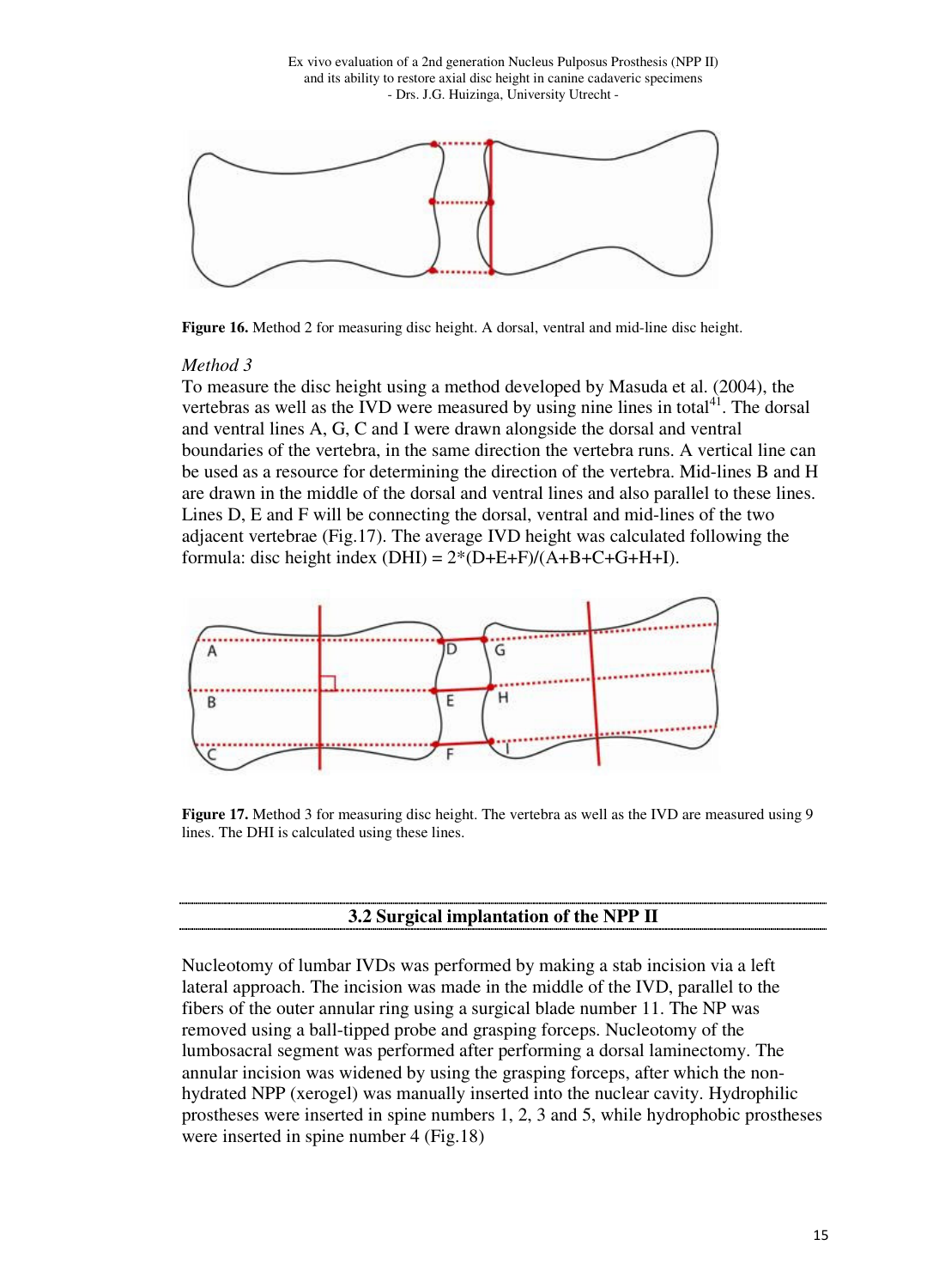

**Figure 18.** On the left a hydrophilic prosthesis after swelling with a greater blue core than the hydrophobic prosthesis after swelling with a red core on the right.

Two sizes of NPP II were used, a lumbar size and a larger lumbosacral size. The lumbar sized implants were inserted in the IVDs of L1-L2, L2-L3, L3-L4 and L4-L5, while lumbosacral sized implants were inserted in the IVDs of L5-L6 and L7-S1. Saline (0.9% NaCl) solution was injected into the nuclear cavity before closure of the annular defect to initiate hydration of the implant. During a pilot study the following method has showed to be the best for annular closure technique. A fascia transplantation which is placed in the annular canal followed by at least 2 simple sutures using Ethylon 4-0 with cutting needle and covering of the annular opening with a polypropylene mesh graft and tissue glue (Dermabond, Ethicon INC., Amersfoort, the Netherlands). Suturing of 3/5 lumbosacral IVDs could not be performed or failed due to lack of space and poor quality of the annular fibers. In these cases only the polypropylene mesh graft and tissue glue were used. Muscles were injected with amoxicillin clavulaanacid to prevent bacterial growth. Each specimen was wrapped in a plastic bag with PBS to prevent implant and specimen dehydration. The spines were incubated at a temperature of 37°C for 16-18 hours. Afterwards, the disc was carefully sectioned using a surgical blade 11 through the AF, closely to one of the CEPs to reveal the swollen implant.

## **3.2 Determining the size and mass of the implants**

NPPs were measured using a Vernier caliper with an accuracy of 0.05mm. NPPs of spines 1 and 2 were only weighted and measured after swelling in the nuclear cavity and therefore not used in calculation of MSR (mass swelling ratio), EWC (equilibrium water content) and VSR (volume swelling ratio). After using both of these spines a new experimental design was developed, where NPPs of spines 3, 4 and 5 were weighted and measured before insertion into the nuclear cavity as well as after swelling in the nuclear cavity. Spine 3, 4 and 5 were used to calculate the MSR, EWC and VSR.

The MSR is the swollen mass divided by the dry mass. The EWC is defined as the weight percentage of water in the swollen hydrogel at equilibrium. The difference between the mass before and after swelling is divided by the mass after swelling followed by multiplication with 100.

Volume of the prostheses was calculated as length\*width\*height. The VSR is the swollen volume divided by the dry volume.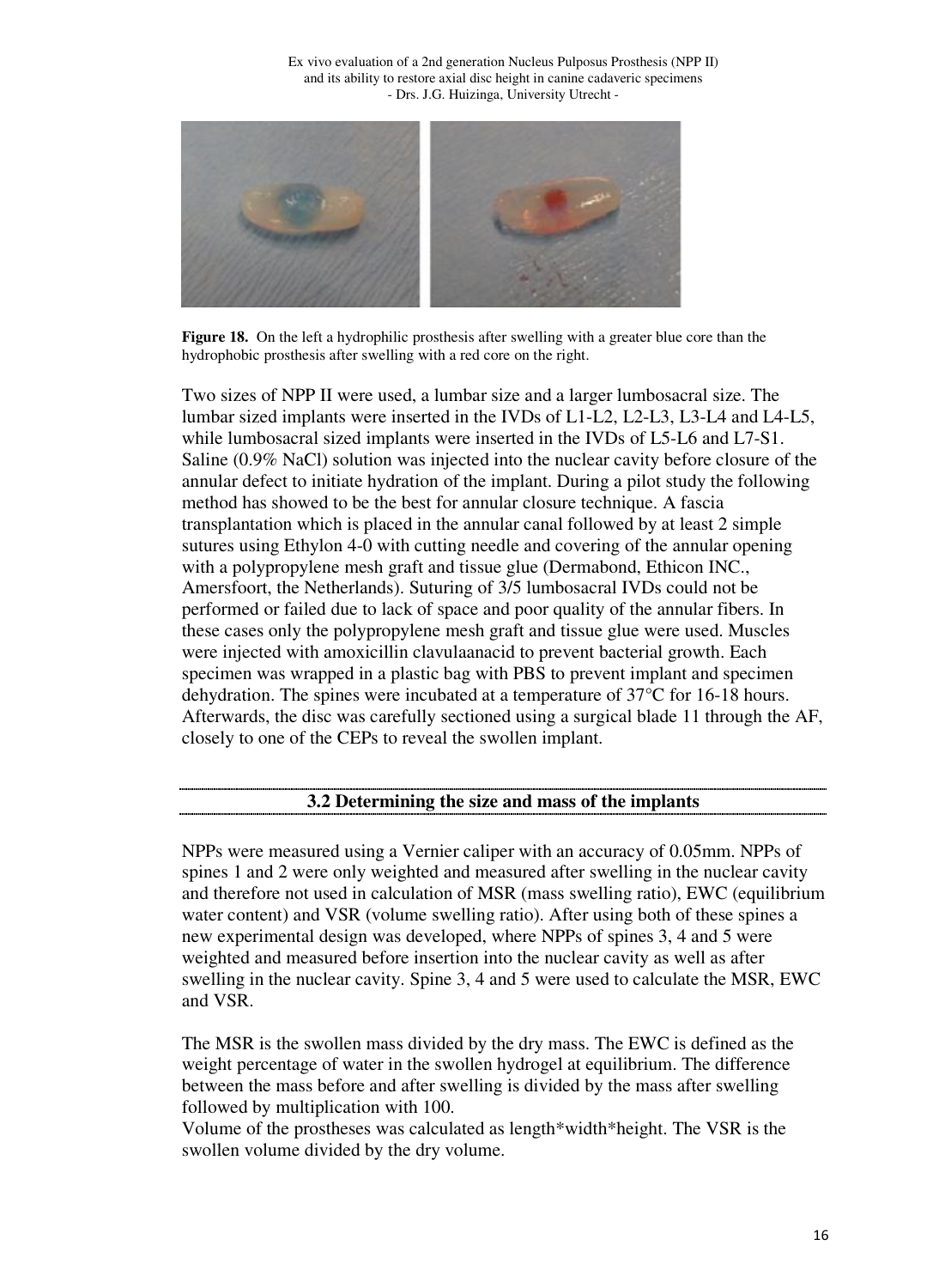# **3.4 Data and statistical analyses**

The software SPSS® was used for data and statistical analyses. *The effect of condition on disc height* (native, nucleotomy and after insertion of prosthesis) and intra- and interobserver reliability was analyzed for each method using a linear mixed model analysis. 'Observer' (2 levels: observer 1-2), 'condition' (3 levels: native, nucleotomy, inserted prosthesis), 'segment' (6 levels: segment 1-5 and 7), 'method' (3 levels: method 1-3) and 'number of measurement' (2 levels: measurement 1-2) were set as fixed effects, while spine (3 levels: spine 3-5) was set as random effect. A Bonferroni correction was applied to compensate for the multiple comparisons. The level for statistical significance was set to P<0.05. Each segment was selected separately by using 'select cases' within the linear mixed model to determine the effect on disc height on each single intervertebral disc.

The difference in mass and volume between hydrophilic and hydrophobic prostheses was also analyzed by using a linear mixed model. 'Size' (2 levels: size L2-L3 and L7- S1), 'intactness' (2 levels: not intact, intact), 'localization' (2 levels: *in situ*, extruded), 'swelling' (2 levels: swollen, not swollen), 'type of prosthesis' (2 levels: hydrophilic, hydrophobic) were set as fixed effects, while number of prosthesis (13 levels: prosthesis number 1-13) was set as random effect. Again, a Bonferroni correction was applied to compensate for the multiple comparisons and the level of statistical significance was set to P<0.05.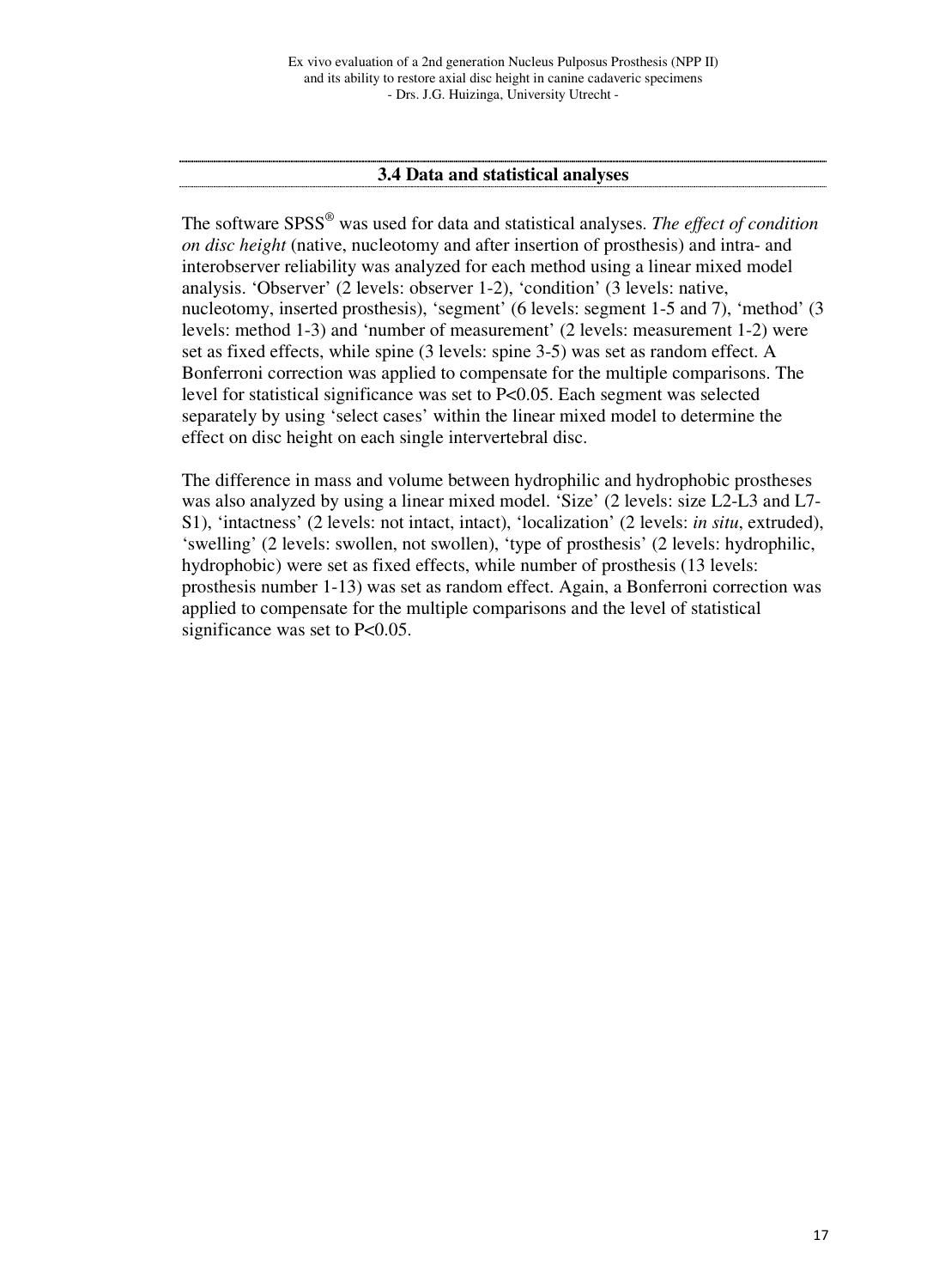**4. Results** 

#### **4.1 Radiographic study of NPP II**

4.4.1 Evaluation of radiographs and disc height measurements

Radiographs of IVDs in which the prostheses were 'intact and *in situ'* after overnight incubation were used for measuring disc height (9/14 segments). The NPP II was visualized after swelling by radiography. Both hydrophilic and hydrophobic prostheses were visible on radiography (Fig.19).



**Figure 19.** Lateral radiograph of lumbar segments of Spine 4 with swollen hydrophobic NPPs (arrows).

All three methods were applied to the radiographs of the native spine, after nucleotomy and after insertion and swelling of the prosthesis. Of all three methods good representations and less representative examples were encountered (Fig.20, 21 and 22).



**Figure 20.** A) Good representation of method 1 and B) a less representative example can be seen, since the vertebrae did not lie straight opposite to each other.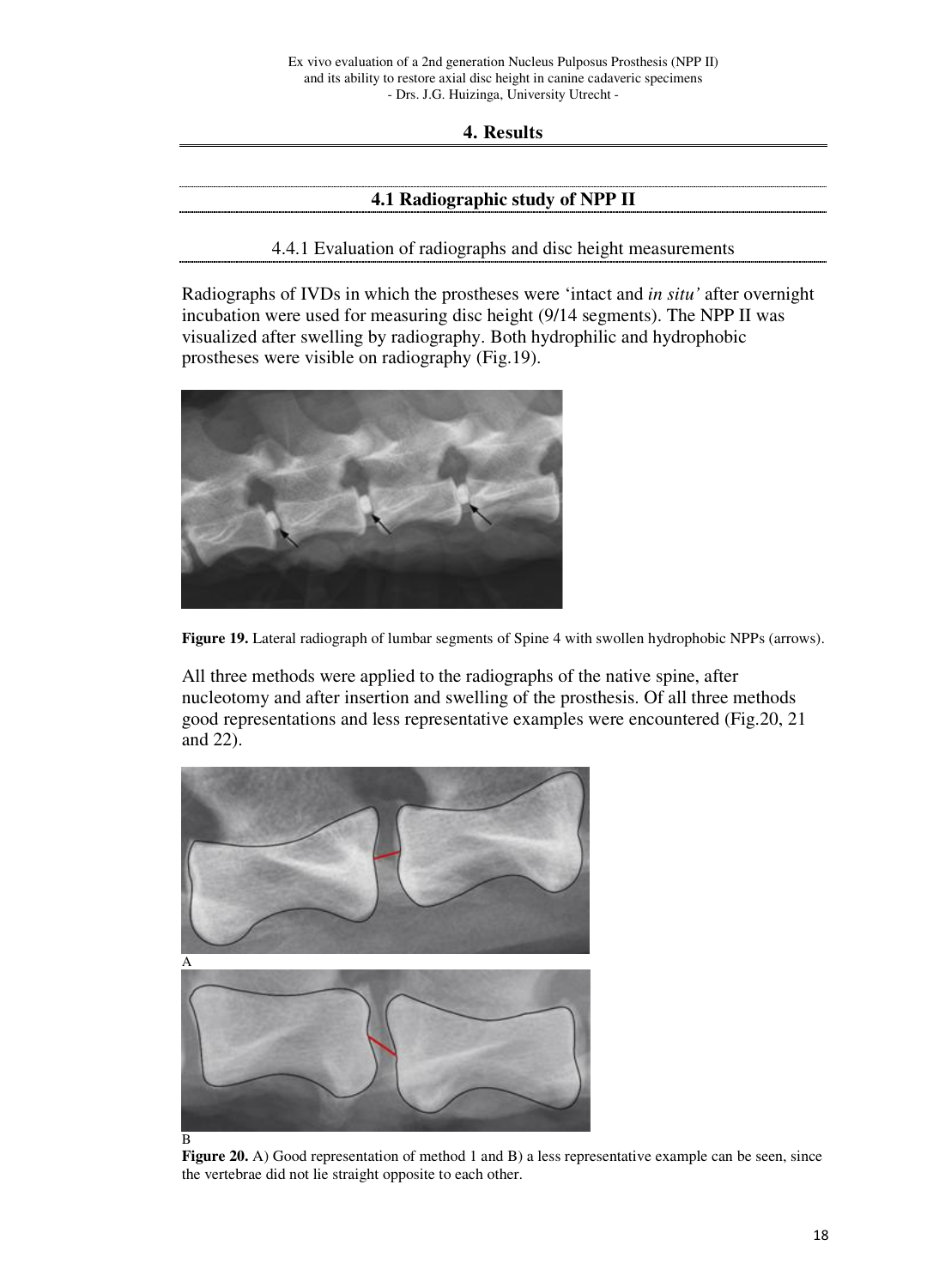



When the ventral line using method 2 did not connect the corners of the vertebra a lead line, indicated by the yellow line, was drawn from the corner of the vertebra to the ventral line to determine where this ventral line should end (Fig.21B).



**Figure 22.** A) Good representation of method 3 and B) a less representative example can be seen, since the vertebrae did not lie in a straight line.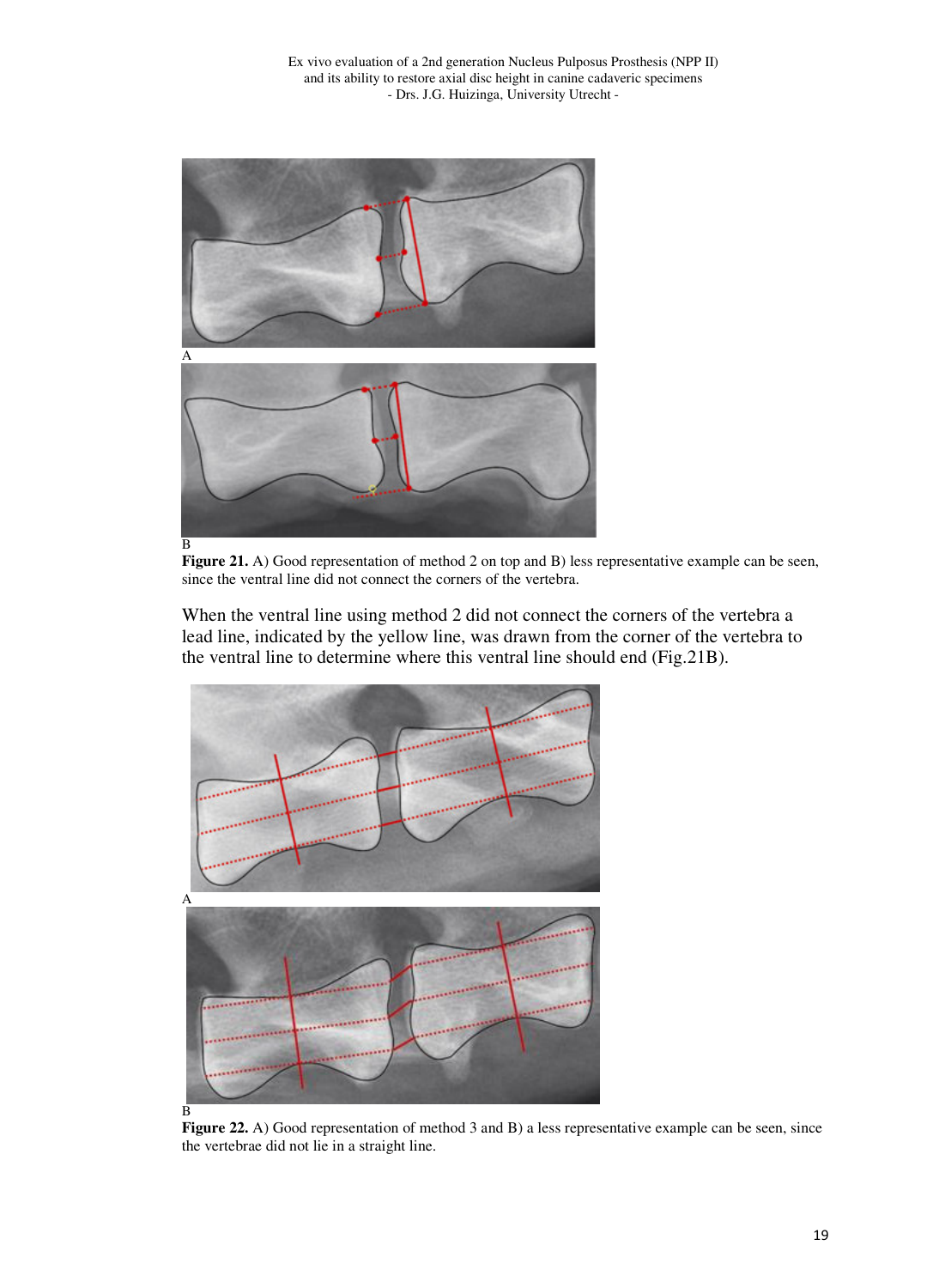# 4.4.2 Effect of condition on disc height

Method 1 and 2 revealed that disc height significantly decreased after nucleotomy and significantly increased after insertion of the NPP II into the nuclear cavity. Disc height in the native spine was not significantly different from disc height after NPP II insertion, which means the natural disc height was restored. Method 2 showed the greatest restoration of the disc height. Method 3 revealed that the disc height index significantly decreased after nucleotomy and increased significantly after insertion of the NPP II. Disc height index after NPP II insertion was significantly higher than disc height index in the native spine (Fig.23 and Table 2).

| Condition               | Method 1  | Method 2  | Method 3  |
|-------------------------|-----------|-----------|-----------|
|                         | (p-value) | (p-value) | (p-value) |
| Native - Nucleotomy     | $0.000*$  | $0.000*$  | $0.017*$  |
| Nucleotomy - Prosthesis | $0.000*$  | $0.000*$  | $0.000*$  |
| Native - Prosthesis     | 0.841     | 1.000     | $0.006*$  |

**Table 2.** Comparison of disc height per condition stratified by three methods used for disc height measuring. P-values were analyzed by the linear mixed model. \* = statistical significant.



Figure 23. The effect on disc height measured by the three different methods. Native disc height is referred as  $100\%$ .  $* =$  statistically different.

Using method 1, in 7/9 segments disc height was restored. In both L1-L2 segments disc height was not restored. Using method 2, in all of the 9 segments disc height was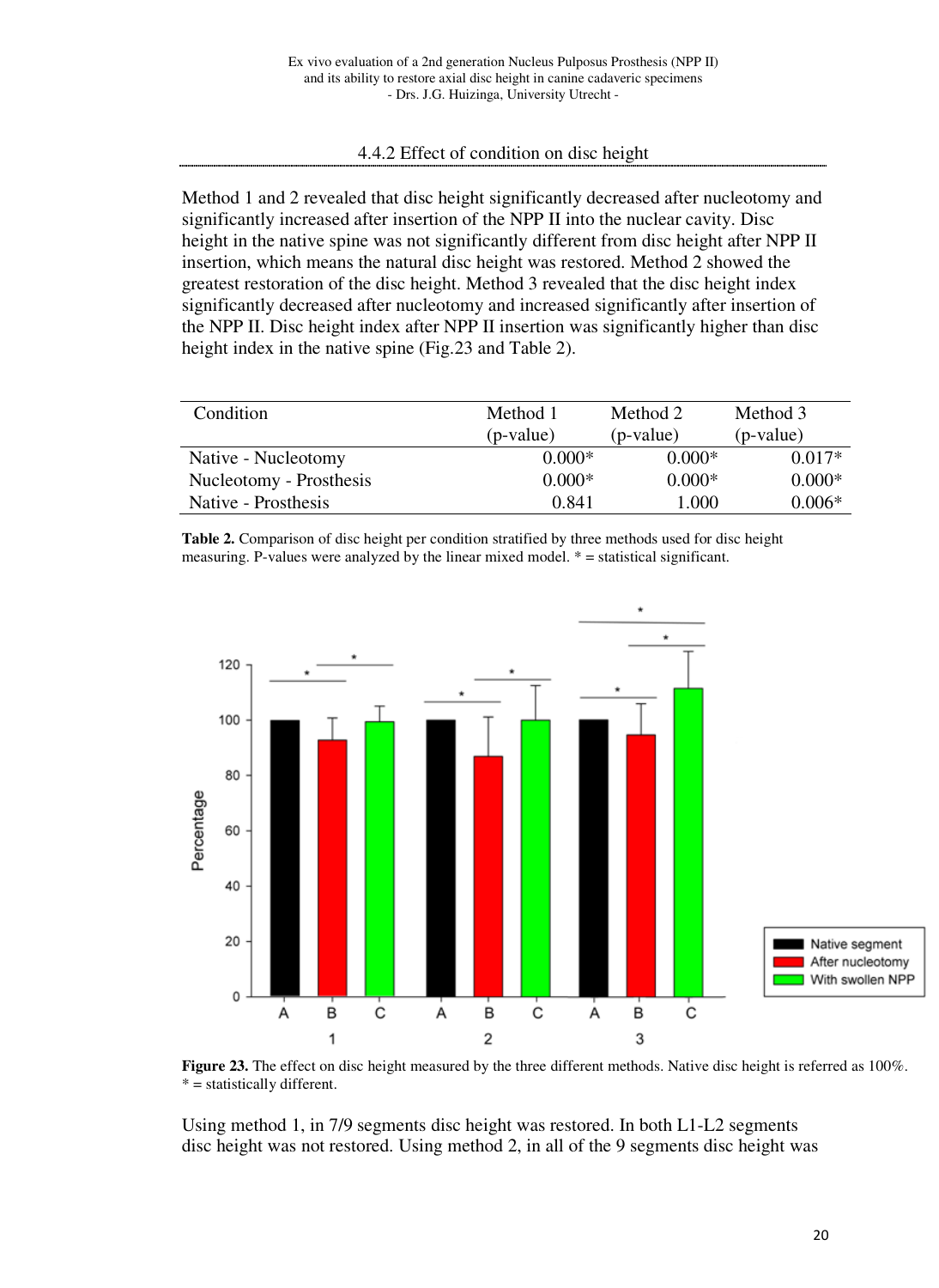restored, so also in both L1-L2 segment. Using method 3 in only 5/9 segments disc height was restored.

|                                 | Method 1<br>(p-value) | Method 2<br>(p-value) | Method 3<br>(p-value) |
|---------------------------------|-----------------------|-----------------------|-----------------------|
| Interobserver (observer 1-2)    | $0.000*$              | 0.113                 | 0.335                 |
| Intraobserver (measurement 1-2) |                       |                       |                       |
| Observer 1                      | 0.915                 | 0.067                 | 0.870                 |
| Observer 2                      | 1.000                 | $0.000*$              | 0.183                 |

4.4.3 Intra- and interobserver reliability

**Table 3.** Inter- and intraoberserver reliability of the three used methods for disc height measuring.  $* =$  statistical significant.

Method 1 had the best intraobserver reliability but was the only method showing a significant difference between both observers (Table 3). Outcome of method 1 revealed a structural difference in measurements between observer 1 and 2. During a consensus meeting method 1 was discussed. It appeared that one of the observers focused more on the middle of the cleft instead of the deepest point of the cleft, despite the description of the method. We made the decision to only select the deepest point of the cleft and performed a third round of measurements. The interobserver reliability of this third measurement had a p-value of 0.757, indicating no significant difference between the two observers any more (Table 4). A learning curve was seen, and the reliability of this method was improved. After the consensus meeting, method 2 had the lowest interobserver reliability (Table 4). Also method 2 had the lowest intraobserver reliability, also showing a significant difference between both measurements of observer 2 (Table 3). Interobserver and intra-observer reliability of method 3 lay in between method 1 and 2 (Table 3).

|                            | Method 1    |
|----------------------------|-------------|
|                            | $(p-value)$ |
| Interobserver (person 1-2) | 0.757       |

Table 4. Interobserver reliability after consensus meeting. \* = statistically significant.



**Figure 24.** Boxplots of measurements of observer 1 and 2 (after consensus meeting), of A) method 1 B) method 2 and C) method 3.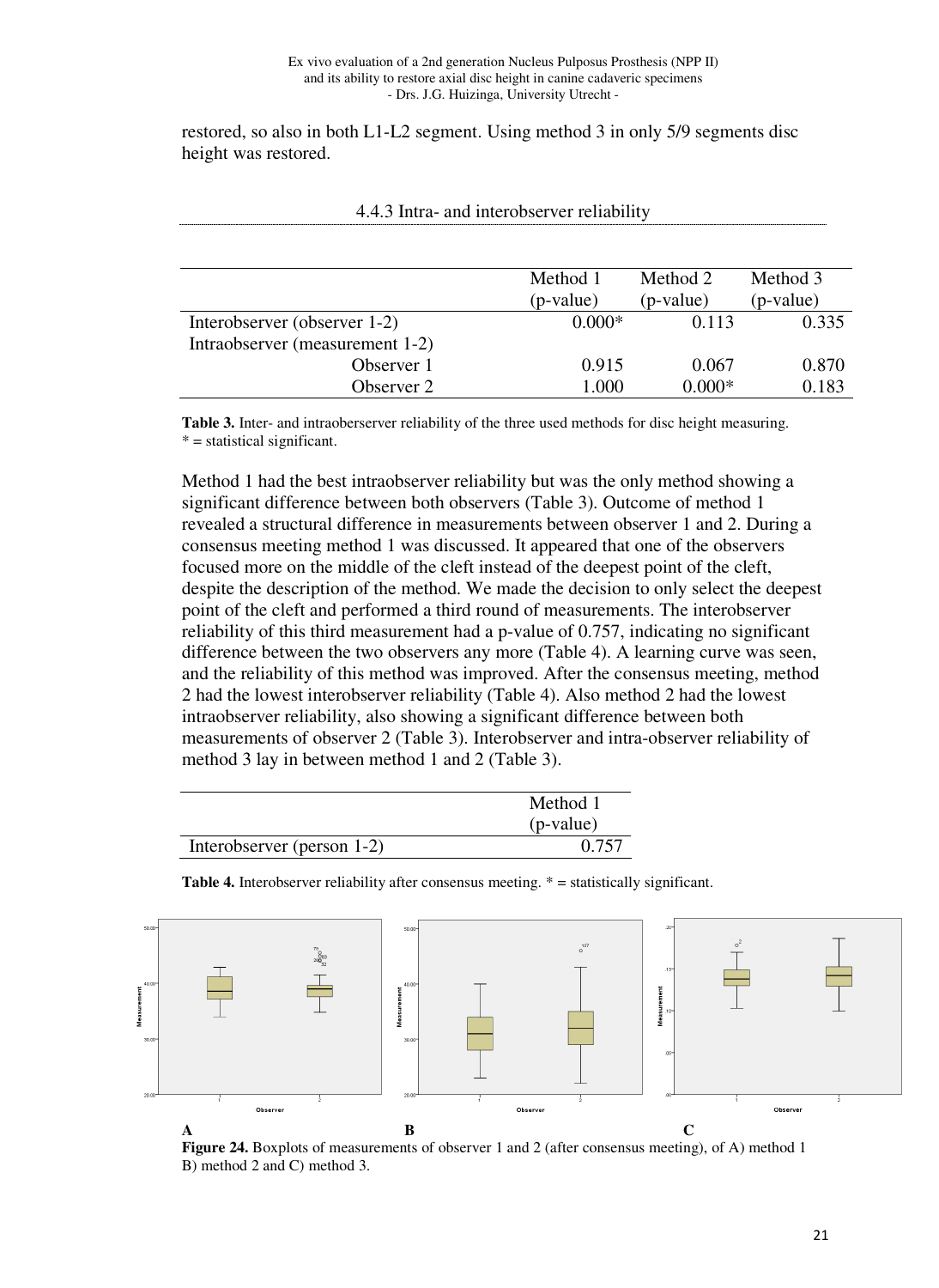Boxplots reveal that within one specific method, both medians are equal if we compare the two observers.

#### **4.2 Surgical implantation of the NPP II**

Not all NPP II remained intact and *in situ* after incubation at 37°C (Table 5). Six of eight (6/8) lumbar hydrophilic NPPs remained intact and *in situ* after overnight incubation, where 2/8 showed fragmentation whilst being extruded through the annular canal and annular closing. Four of four (4/4) lumbosacral hydrophilic NPPs were extruded from the nuclear cavity. Four of five (4/5) lumbar hydrophobic NPPs remained intact and *in situ* after overnight incubation, while the one lumbosacral hydrophobic prosthesis was extruded. No fragmentation of the hydrophobic prostheses was seen. Four out of ten (4/10) prostheses (L1-L2, L4-L5, L5-L6 of spine 3, and L1-L2 of spine 4) that were rated as 'intact and *in situ*' were located very slightly eccentrically.

|          | Spine 1       | Spine 2       | Spine 3       | Spine 4       | Spine 5       |
|----------|---------------|---------------|---------------|---------------|---------------|
| Location | (hydrophilic) | (hydrophilic) | (hydrophilic) | (hydrophobic) | (hydrophilic) |
| $L1-L2$  |               |               |               |               |               |
| $L2-L3$  |               |               |               |               |               |
| $L3-L4$  |               |               |               |               |               |
| $L4-L5$  |               |               |               |               |               |
| $L5-L6$  |               |               |               |               |               |
| $L7-S1$  |               |               |               |               |               |

Intact and *in situ* Intact but extruded from IVD Not intact and not *in situ* Not intact but *in situ* Not used

**Table 5.** Number of prostheses rated as intact/not intact and in situ/extruded after incubation.

Both hydrophobic and hydrophilic NPPs filled the nuclear cavity perfectly which was seen after sectioning of the IVD at the end of the experiment (Fig.25).



**Figure 25.** Transverse view of a L2-L3 segment where a perfect fit of a hydrophilic NPP could be seen. The size of this NPP was designed for an L2-L3 segment.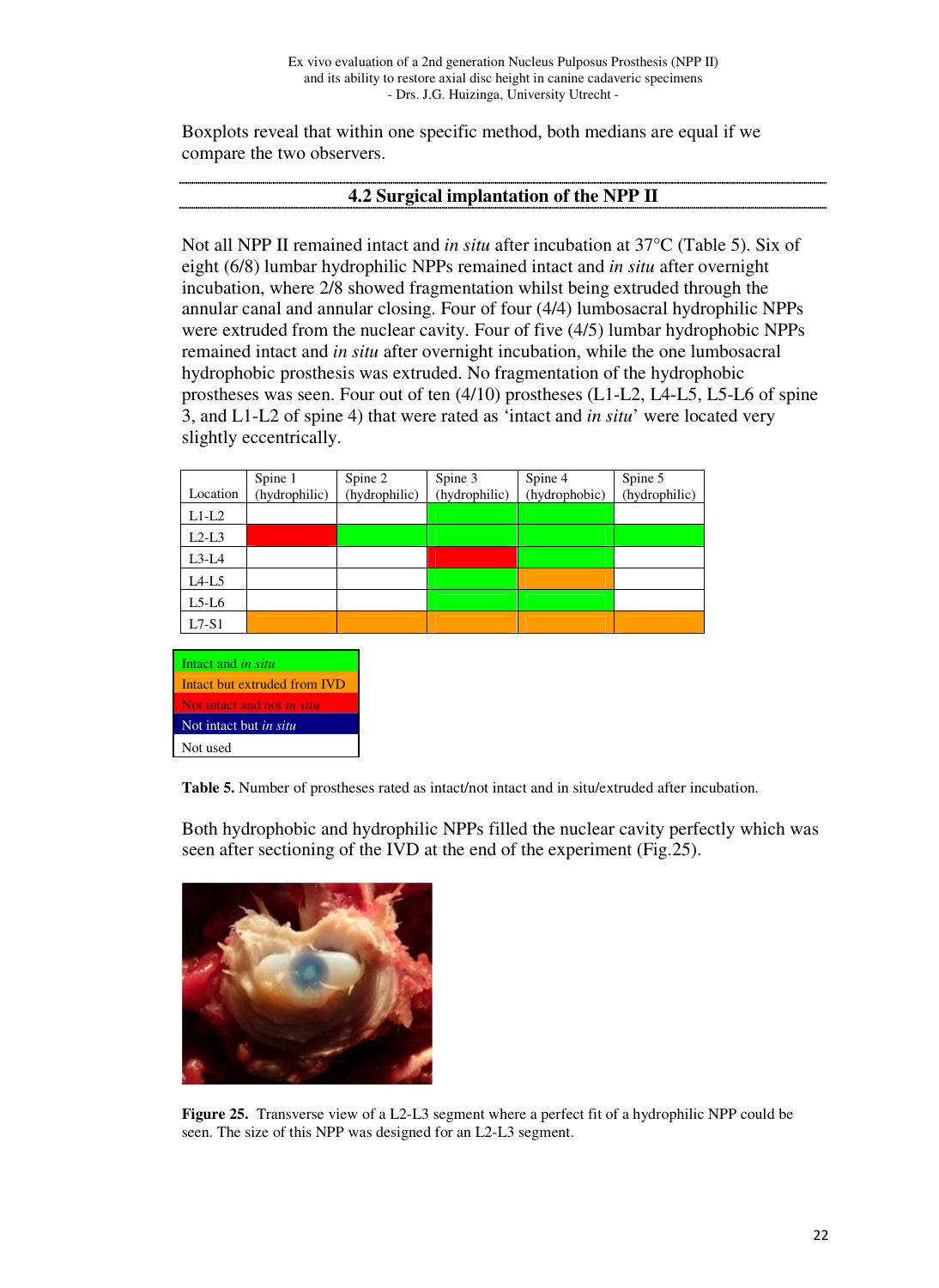#### **4.3 Determining size and mass of the implants**

The custom-made NPPs were weighted with accuracy of 4 decimals (Table 6).

|             |             | Implanted in   | Mass before     | Mass after swelling      |                          |            |
|-------------|-------------|----------------|-----------------|--------------------------|--------------------------|------------|
| <b>NPP</b>  | <b>Size</b> | spine; segment | insertion $(g)$ | (g)                      | MSR <sup>I</sup>         | $EWCH(\%)$ |
| Hydrophilic | Lumbar      | $3: L1-L2$     | 0.0777          | 0.1094                   | 1.41                     | 28.98      |
|             | Lumbar      | $3: L2-L3$     | 0.0773          | 0.1130                   | 1.46                     | 31.59      |
|             | Lumbar      | $3: L3-L4$     | 0.0763          | 0.1142                   | 1.50                     | 33.19      |
|             | Lumbar      | $3: LA-L5$     | 0.0772          | 0.1149                   | 1.49                     | 32.81      |
|             | Lumbar      | $5: L2-L3$     | 0.0769          | 0.1136                   | 1.48                     | 32.31      |
| Hydrophilic | Lumbosacral | $3: L5-L6$     | 0.0927          | 0.1342                   | 1.45                     | 30.92      |
|             | Lumbosacral | $3: L7-S1$     | 0.0921          | 0.1542                   | 1.67                     | 40.27      |
|             | Lumbosacral | $5: L7-S1$     | 0.0929          | 0.1408                   | 1.52                     | 34.02      |
| Hydrophobic | Lumbar      | $4; L1-L2$     | 0.0764          | 0.0921                   | 1.21                     | 17.05      |
|             | Lumbar      | $4; L2-L3$     | 0.0768          | $\overline{\phantom{a}}$ | $\overline{\phantom{a}}$ |            |
|             | Lumbar      | $4: L3-L4$     | 0.0762          | 0.0905                   | 1.19                     | 15.80      |
|             | Lumbar      | $4; LA-L5$     | 0.0761          | 0.1118                   | 1.47                     | 31.93      |
| Hydrophobic | Lumbosacral | $4; L5-L6$     | 0.0922          | 0.1156                   | 1.25                     | 20.24      |
|             | Lumbosacral | $4: L7-S1$     | 0.0907          | 0.1191                   | 1.31                     | 23.85      |



**Table 6.** Masses of the NPPs before and after insertion into the nuclear cavity.  ${}^{I}$ MSR: mass swelling ratio,  ${}^{II}$ EWC: equilibrium water content.

The NPP inserted in IVD L2-L3 of spine 4 was damaged during excision and a piece of the prosthesis was lost and therefore not weighted after swelling. The NPP inserted in the IVD L3-L4 of spine 4 was not intact, but both pieces were present and could be weighted.

The average MSR of the 'intact and *in situ*' hydrophilic NPP II was 1.46, while the average MSR of the 'intact and *in situ*' hydrophobic NPP II was 1.22. The average EWC of the 'intact and *in situ*' hydrophilic NPP II was 31.32, while the average EWC of the 'intact and *in situ*' hydrophobic NPP II was 17.70.

The swelling ability of the 'intact and *in situ*' hydrophilic prostheses when looking at the MSR was 1.20 greater than the 'intact and *in situ*' hydrophobic prostheses (Table 7 and 10). Linear mixed model analysis revealed no significant difference in mass between 'intact and *in situ'* hydrophilic and 'intact and *in situ*' hydrophobic prostheses before insertion. After swelling, the difference in mass of the 'intact and *in situ'* hydrophilic and 'intact and *in situ'* hydrophobic prostheses was significant  $(P<0.001)$ .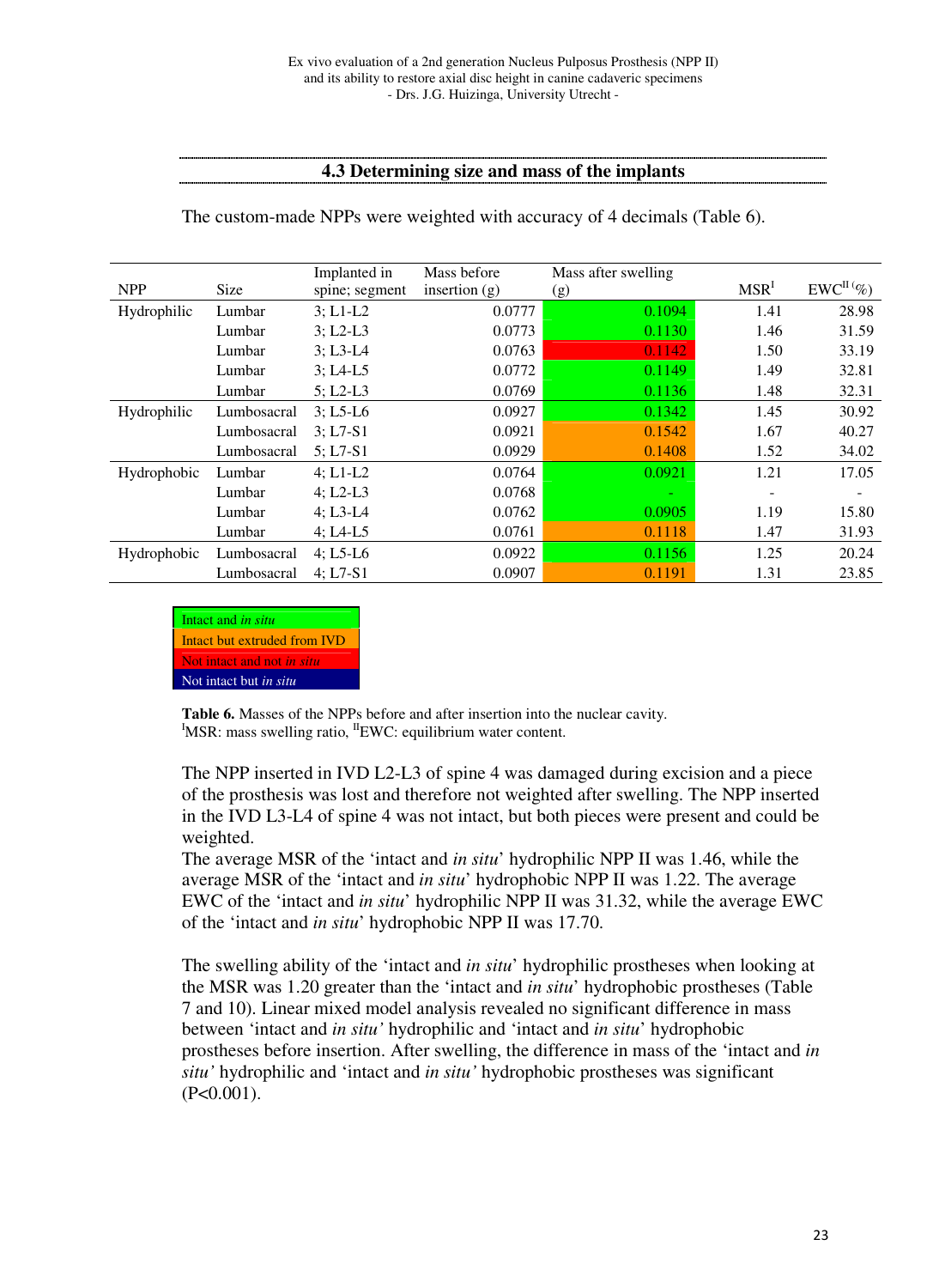| <b>NPP</b>                   | average MSR <sup>1</sup> | average EWC <sup>II</sup> |
|------------------------------|--------------------------|---------------------------|
| Hydrophilic; intact, in situ | 1.46                     | 31.32                     |
| Hydrophilic; not intact      | 1.56                     | 35.83                     |
| Hydrophilic; extruded        | 1.60                     | 37.15                     |
| Hydrophobic; intact          | 1.22                     | 17.70                     |
| Hydrophobic; extruded        | 1.39                     | 27.89                     |

**Table 7.** Average MSR and EWC of the prostheses. <sup>I</sup>MSR: mass swelling ratio, <sup>II</sup>EWC: equilibrium water content.

The hydrophilic prostheses which were rated as 'intact but extruded from IVD' had gained 1.09 times more weight than 'intact and *in situ*' hydrophilic prostheses, while the hydrophilic prostheses which were rated as 'not intact and not *in situ*' had gained 1.06 times more weight than 'intact and *in situ*' hydrophilic prostheses when looking at the average MSR (Table 5). The hydrophobic prostheses which were rated as 'intact but extruded from IVD' had gained 1.14 times more weight than 'intact and *in situ*' hydrophobic prostheses, when looking at the average MSR (Table 5). Statistical significant differences between 'intact but extruded from IVD' and 'intact and *in situ*' could not be obtained, since the amount of values was too low.

The custom-made hydrophilic NPPs measured (length x width x thickness)  $9.05 \times$ 3.86 x 2.40mm for the lumbar size and 9.15 x 4.48 x 2.44 mm for the lumbosacral size. The custom-made hydrophobic NPPs measured (length x width x thickness) 9.09 x 3.96 x 2.35 mm for the lumbar size and 9.15 x 4.46 x 2.45 mm for the lumbosacral size. Only NPPs inserted in spine 3, 4 and 5 were weighted before insertion as well as after swelling (Table 8).

|                    |             |              |                                | Volume          |                                 |                          |                          |
|--------------------|-------------|--------------|--------------------------------|-----------------|---------------------------------|--------------------------|--------------------------|
|                    |             |              | Size before                    | before          |                                 | Volume after             |                          |
|                    |             | Implanted in | insertion; length x            | insertion;      | Size after insertion;           | insertion;               |                          |
|                    |             | spine;       | width x height                 | $length*width*$ | length x width x                | $length*width*$          |                          |
| <b>NPP</b>         | Size NPP    | segment      | (mm)                           | height $(mm3)$  | height $(mm)$                   | height $(mm3)$           | VSR <sup>1</sup>         |
| Hydrophilic        | Lumbar      | $3: L1-L2$   | $9.05 \times 3.86 \times 2.4$  | 83.84           | $10.94 \times 4.33 \times 2.95$ | 139.74                   | 1.67                     |
|                    | Lumbar      | $3: L2-L3$   | idem                           | 83.84           | $11.24 \times 4.51 \times 2.74$ | 138.90                   | 1.66                     |
|                    | Lumbar      | $3: L3-L4$   | idem                           | 83.84           |                                 |                          | $\overline{\phantom{a}}$ |
|                    | Lumbar      | $3: LA-L5$   | idem                           | 83.84           | $11.84 \times 4.46 \times 2.63$ | 138.88                   | 1.66                     |
|                    | Lumbar      | $5: L2-L3$   | idem                           | 83.84           | $11.17 \times 4.39 \times 2.67$ | 130.93                   | 1.56                     |
| Hydrophilic        | Lumbosacral | $3; L5-L6$   | $9.15 \times 4.48 \times 2.44$ | 100.02          | 11.78 x 4.81 x 2.89             | 163.75                   | 1.63                     |
|                    | Lumbosacral | $3: L7-S1$   | idem                           | 100.02          | $11.08 \times 5.35 \times 3.15$ | 186.73                   | 1.87                     |
|                    | Lumbosacral | $5: L7-S1$   | idem                           | 100.02          | $11.01 \times 5.18 \times 3.16$ | 180.22                   | 1.80                     |
| <b>Hydrophobic</b> | Lumbar      | $4; L1-L2$   | $9.09 \times 3.96 \times 2.35$ | 84.59           | $9.65 \times 4.23 \times 2.49$  | 101.64                   | 1.20                     |
|                    | Lumbar      | $4: L2-L3$   | idem                           | 84.59           | $\sim$                          | $\overline{\phantom{a}}$ |                          |
|                    | Lumbar      | $4: L3-L4$   | idem                           | 84.59           | $9.76 \times 4.20 \times 2.48$  | 101.66                   | 1.20                     |
|                    | Lumbar      | $4: LA-L5$   | idem                           | 84.59           | $10.38 \times 4.41 \times 2.70$ | 123.59                   | 1.46                     |
| Hydrophobic        | Lumbosacral | $4: L5-L6$   | $9.15 \times 4.46 \times 2.45$ | 99.98           | $10.25 \times 4.79 \times 2.55$ | 125.20                   | 1.25                     |
|                    | Lumbosacral | $4; L7-S1$   | idem                           | 99.98           | $9.97 \times 5.00 \times 2.58$  | 128.61                   | 1.29                     |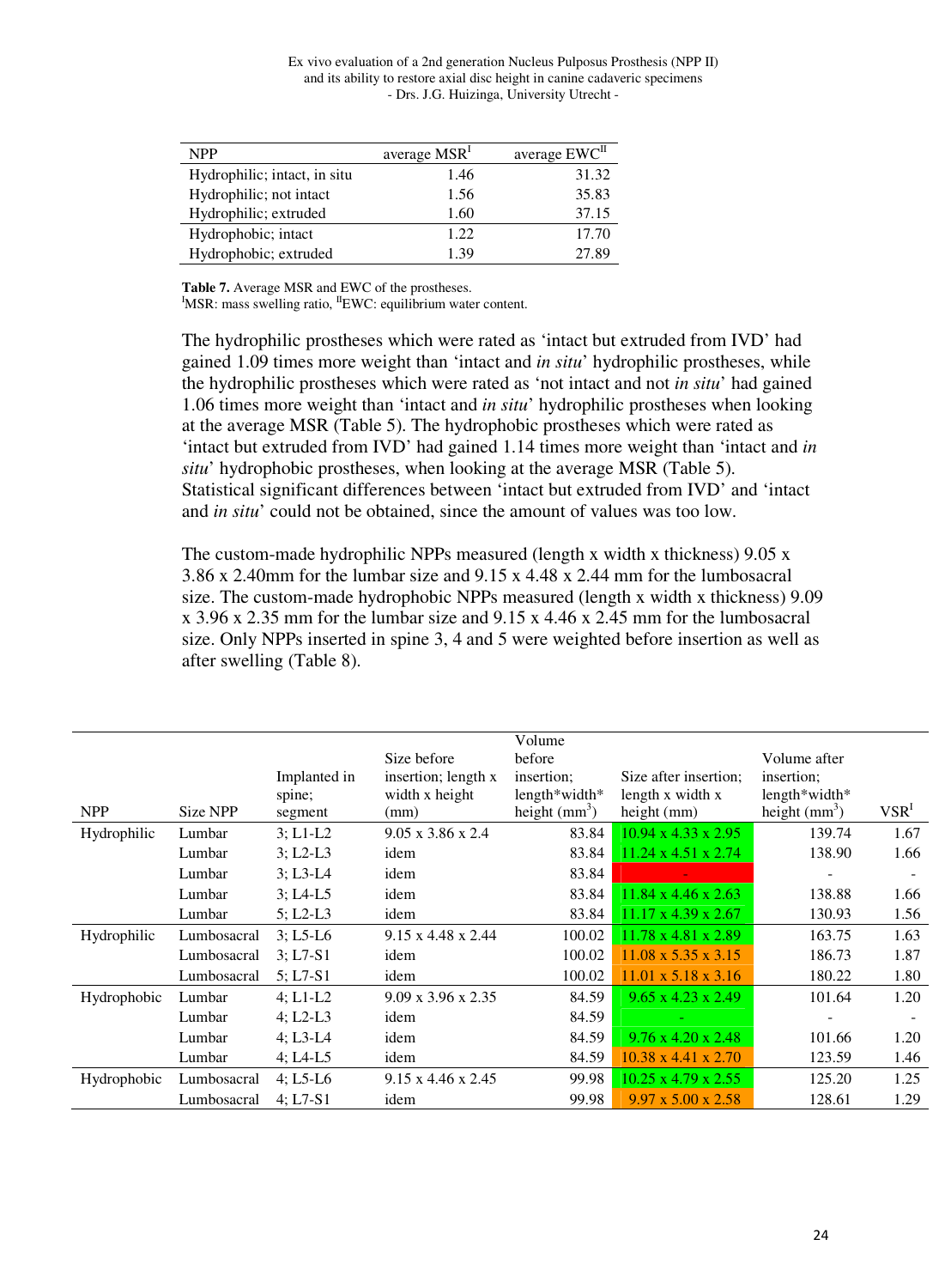| Intact and <i>in situ</i>         |  |
|-----------------------------------|--|
| Intact but extruded from IVD      |  |
| Not intact and not <i>in situ</i> |  |
| Not intact but <i>in situ</i>     |  |

**Table 8.** Size and volume of the NPPs before and after insertion into the nuclear cavity. <sup>I</sup>VSR: volume swelling ratio.

Again the NPP inserted in IVD L2-L3 of spine 4 was not measured after swelling, due to damaging during excision. The NPP inserted in IVD L3-L4 of spine 3 was not measured since it was not intact after incubation.

The average VSR factor of the 'intact and *in situ*' hydrophilic NPP II was 1.64, while the average VSR of the 'intact and *in situ*' hydrophobic prostheses was 1.22. Again, statistical significant differences between 'intact but extruded from IVD' and 'intact and *in situ*' could not be obtained, since the amount of values was too low.

The swelling ability of the 'intact and *in situ*' hydrophilic prosthesis when looking at the VSR was 1.34 times more than the 'intact and *in situ*' hydrophilic prostheses (Table 9 and 10). Linear mixed model analysis revealed no significant difference in volume between 'intact and *in situ'* hydrophilic and 'intact and *in situ*' hydrophobic prostheses before insertion. After swelling, the difference in volume of the 'intact and *in situ'* hydrophilic and 'intact and *in situ'* hydrophobic prostheses was significant  $(P<0.001)$ .

| <b>NPP</b>                   | average<br>VSR <sup>1</sup> |
|------------------------------|-----------------------------|
| Hydrophilic; intact, in situ | 1.64                        |
| Hydrophilic; extruded        | 1.84                        |
| Hydrophobic; intact, in situ | 1.22                        |
| Hydrophobic; extruded        | 1.38                        |

Table 9. Average VSR of the prostheses; intact vs. not intact. <sup>I</sup>VSR: volume swelling ratio.

The hydrophilic prostheses which were rated as 'intact but extruded from IVD' increased 1.12 times more in volume than 'intact and *in situ*' hydrophilic prostheses. The hydrophobic prostheses which were rated as 'intact but extruded from IVD' increased 1.13 times more in volume than 'intact and *in situ*' hydrophobic prostheses, when looking at the average VSR (Table 7).

Table 10 revealed an overall greater average swelling ability and a higher average EWC of intact hydrophilic prostheses, compared to intact hydrophobic prostheses. Hydrophilic prostheses had a significant greater swelling ability compared to the hydrophobic prostheses. Hydrophilic prostheses swell relatively more in volume than mass (Table 10).

| <b>NPP</b>  | average MSR <sup>1</sup> | average EWC <sup>II</sup> | average VSRIII |
|-------------|--------------------------|---------------------------|----------------|
| Hydrophilic | l.46                     | 31.32                     | 1.64           |
| Hydrophobic |                          | 17.70                     | 1.44           |

**Table 10.** Comparison of measured properties of intact hydrophilic and hydrophobic prostheses.  ${}^{I}$ MSR: mass swelling ratio,  ${}^{II}$ EWC: equilibrium water content,  ${}^{III}$ VSR: volume swelling rate.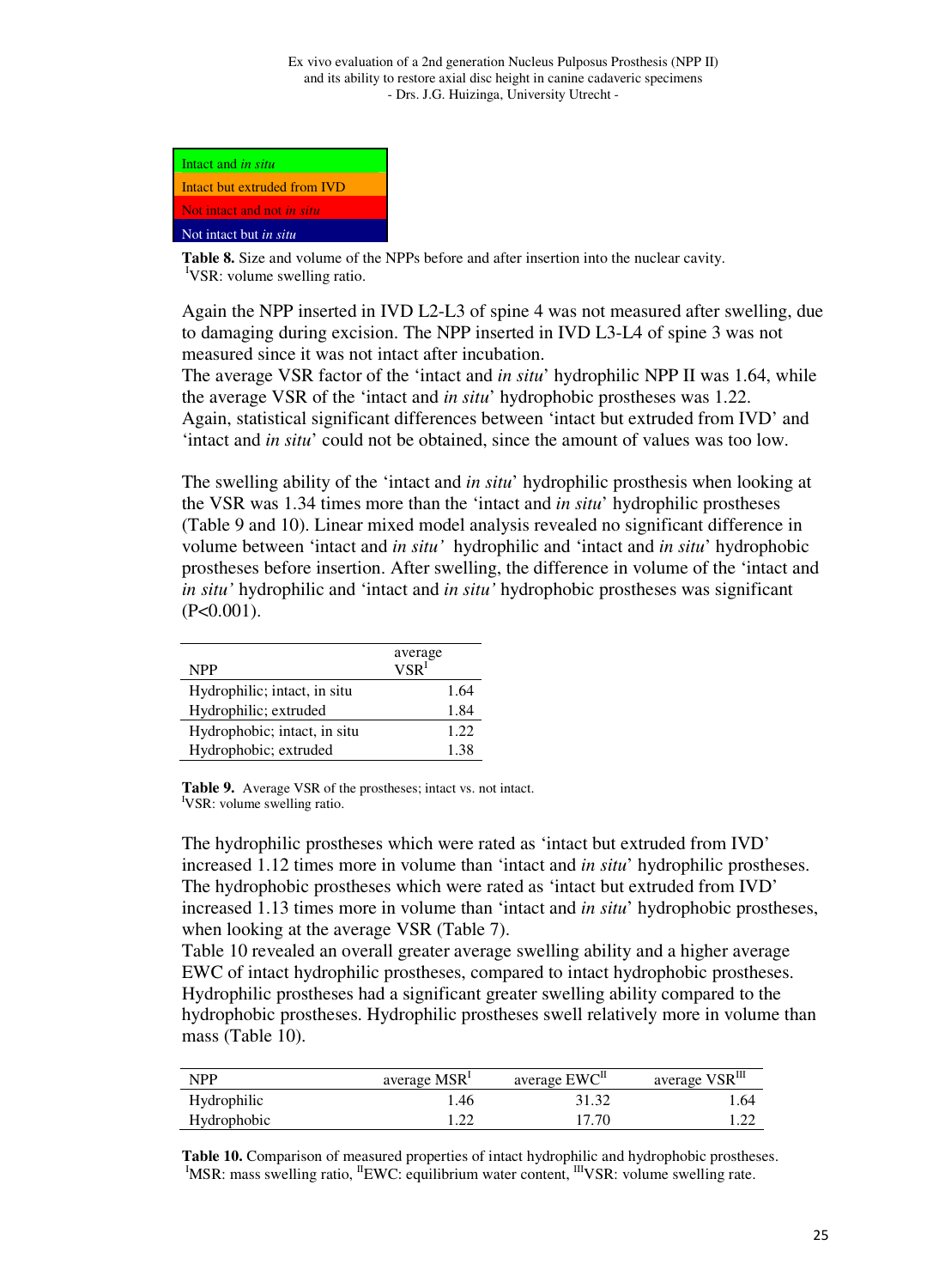# **5. Discussion**

#### **5.1 Radiographic study of NPP II**

The prostheses could easily be visualized by radiography, due to their intrinsic radiopacity. Radiographic examination, by means of fluoroscopy, can be of great importance during surgery to evaluate the location of the prosthesis after insertion.

Determination of the best method for measuring disc height is based on several criteria, which are practical usefulness and level of inter- and intraobserver reliability, but also probability of disc height restored was concerned.

Feasible en reliable measurement of lumbosacral disc height, with its specific anatomical characteristics, should also be one of the criteria to evaluate the three measuring techniques. But since all lumbosacral IVDs were excluded from disc measurement due to extrusion of all prostheses, no information was obtained on which methods would be best for measuring this particular segment. Unfortunately, these segments are of great importance since it is a common site for Hansen type II HNP in dogs.

Method 1 for measuring disc height was most practical, since clefts were relatively easy to be found and only one single line had to be drawn. Only when vertebrae were not situated straight opposite to each other the drawn line was not representative for disc height. Method 1 revealed to be the best method for measuring disc height in lumbar segments when inter- and intraobserver reliability was concerned. However, a consensus meeting and a third measurement was needed to obtain this inter- and intraobserver reliability. After the first two measurements the interobserver reliability of both observers showed a significant difference. It was important not to focus on the middle part of the cleft while drawing the midline, but focus on the deepest point of the clefts. Negative aspect regarding this method was that boxplots of this method are less symmetrical compared to method 2 and 3. Also, using method 1, in 7/9 segments natural disc height was restored, where in two L1-L2 segments (of spine 3 and 4) disc height was not restored. This finding is remarkable because the L1-L2 IVD is smaller than the segments  $L2-L3 - L4-L5$  in which the same size NPP was inserted and disc height was measured to be restored. Although not significantly different, the prosthesis inserted in segment L1-L2 of spine 3 had less mass increase compared to other lumbar hydrophilic prostheses and the prosthesis inserted in segment L1-L2 of spine 4 had slightly less volume increase compared to one other lumbar hydrophobic prosthesis. More external pressure, since the IVD is small, could possibly result in incomplete swelling of the prostheses and thereby incomplete restoration of the disc height. Also, a measurement error could be an explanation for the finding that disc height is not restored in both L1-L2 segments.

Using method 2 disc height was restored in all of the 9 segments, so also in the two L1-L2 segments. This could imply it to be a better method compared to method 1, looking at the probability of disc height restoration. It was, however, often difficult to recognize and determine the exact corners of the adjacent vertebra. The most radiolucent boundary of the vertebra needed to be determined, while the less radiolucent boundary of the vertebra lies deeper and would give a distortion of the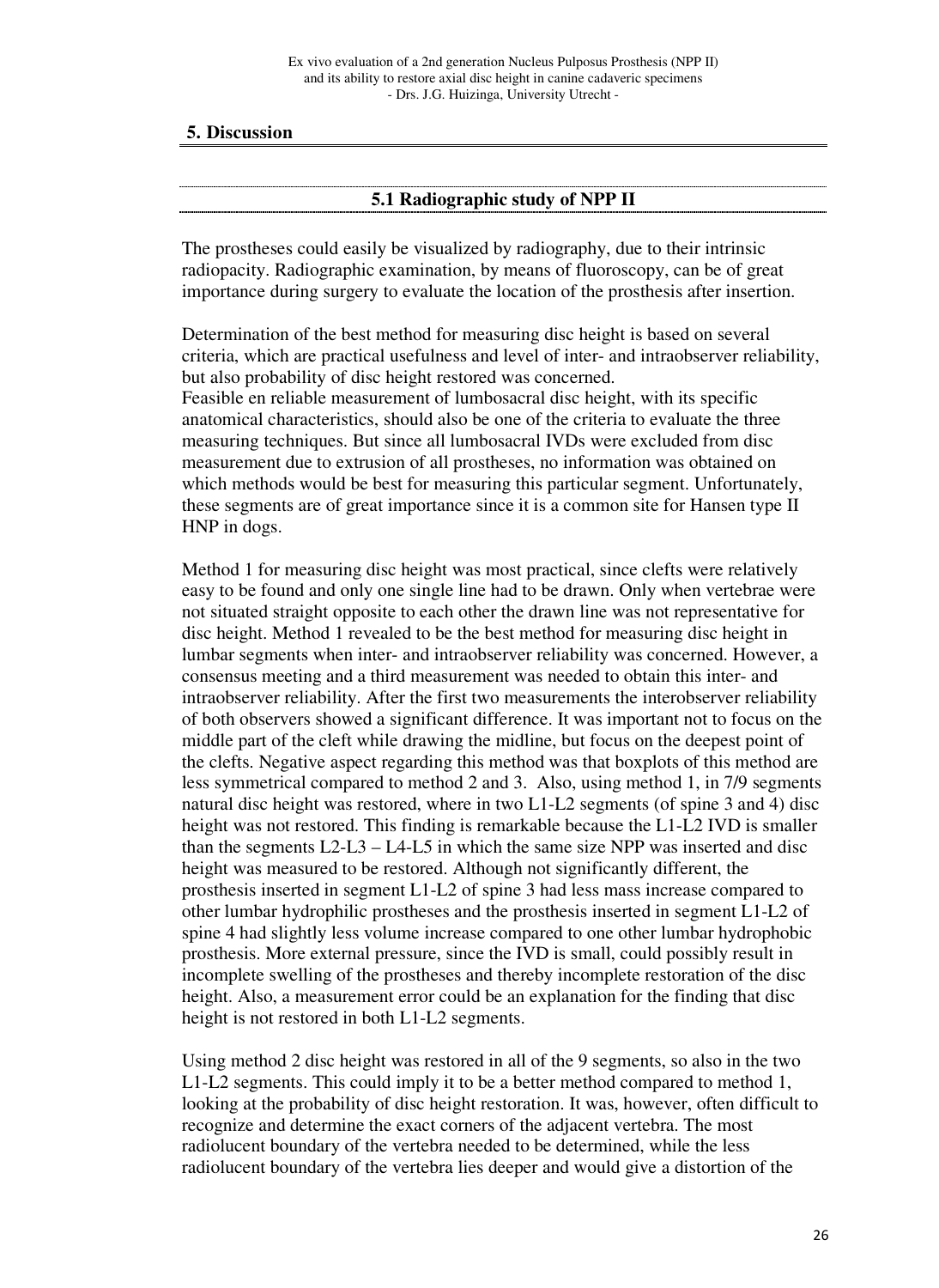positioned lines. Since both dorsal and ventral lines had to be drawn parallel to each other, it often occurred that one of these lines was not connecting the corners of the vertebra any more (Fig.21). While the midline position and direction was guided by the posterior and anterior lines, objectivity was excluded. The middle line is the representation of the disc height. This method had the lowest intra- and interobserver reliability of all three methods, also a significant difference in both measurements of observer 2 were found.

Method 3 turned out to be the most time-consuming method in practical usefulness, since nine different lines had to be drawn. Determining the direction of the vertebra and drawing the first line was difficult, while positioning the other lines was relative easy, due to strict instructions for use of this method. Only when vertebras were not situated straight opposite to each other line D, E and F will not be representative. Using method 3 only 5/9 segments disc height was restored. Also, disc height showed to be significantly larger after swelling of the prostheses when compared to the native disc height. It is unlikely that the IVD increased even more than native disc height, since the prosthesis is probably not able to produce such forces. These findings could imply the incorrectness of the measurements. Therefore, measurements obtained from radiograph of the native state and after nucleotomy should also be questioned looking at this findings.

To choose which of the measuring methods is best, more measurements, or probably more observers will be needed.

Position of the vertebra on the radiographs is of great importance, since it influences the measurement. When vertebras are not lying straight opposite to each other, the measurements will also be influenced and will be less representative for disc height. Consensus meeting appeared to be of great importance, while measurements could be done more accurate and a possible learning curve was seen. Possibly consensus meetings will be able to improve the other methods as well, but due to a lack of time it could not be performed regarding method 2 and 3.

## **5.2 Surgical implantation of the NPP II**

The NPP could be inserted as xerogel, whereby the annular incision was kept as small as possible. Also, swelling of the implant is necessary to restore disc height. After swelling, the prosthesis incorporates itself between the annular rings. Implant migration occurred in 5/5 lumbosacral and 1/13 lumbar IVDs. The dorsal approach is possibly one of the factors that contribute to the high rate of extrusion at the lumbosacral segment. During insertion the prosthesis needed to be rotated 90 degrees to fit the nuclear cavity, due to this dorsal approach. On the other hand, previous research of Bergknut et al. (2010) revealed that prostheses inserted in the lumbosacral segments did not extrude from the IVD, also using a dorsal laminectomy and same insertion technique. Remarkable, all of the lumbosacral prostheses extruded in this research. A factor contributing to this different extrusion rate could be found in the altered shape of the prosthesis. The NPP used by Bergknut et al. (2010) was beanshaped, where the NPP II used in this research was more oval and also more spherical in axial direction. The extrusion of the prosthesis in the L4-L5 segment of spine 4 was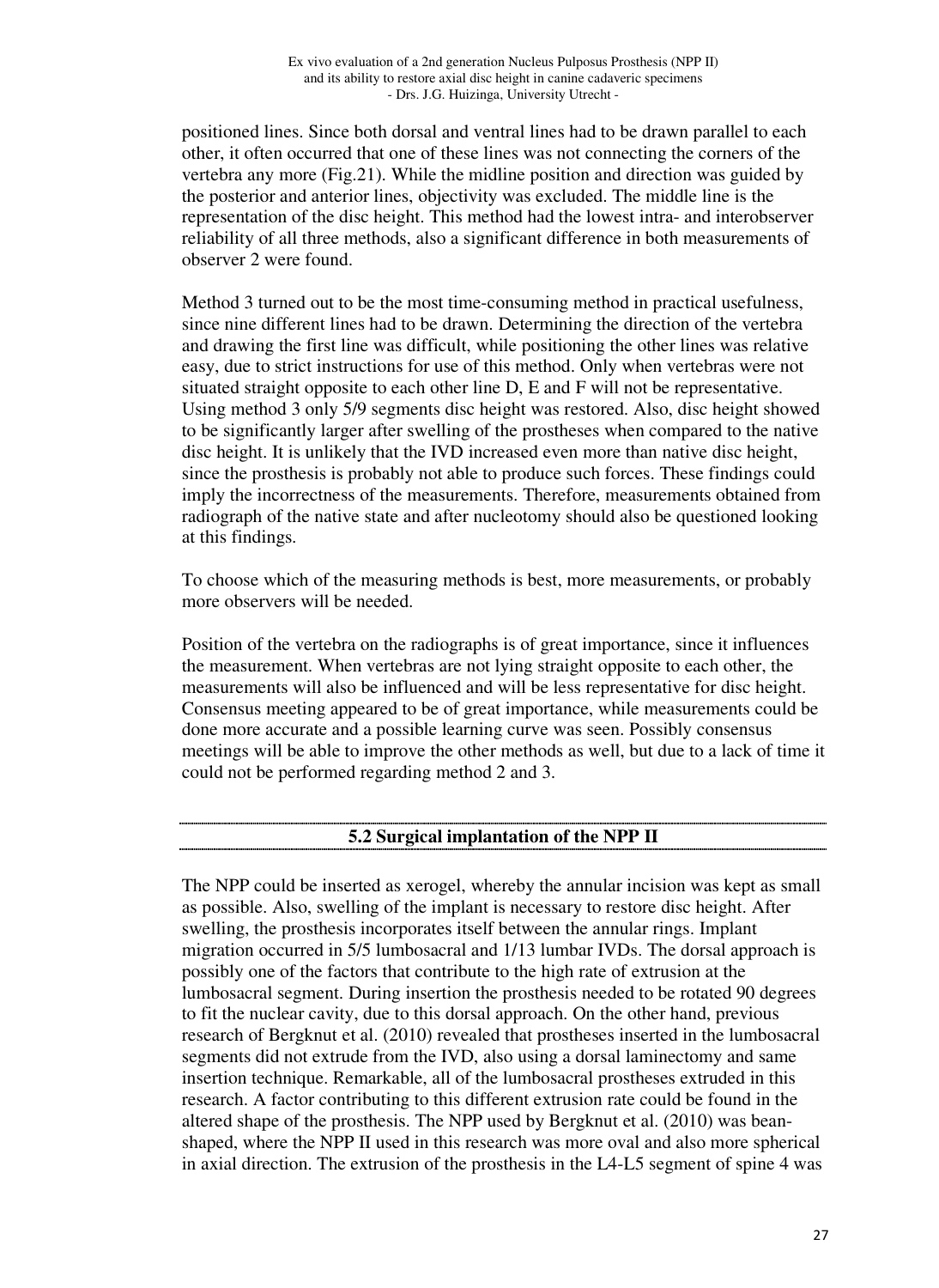probably due to the fact that the annular incision was larger in dorsal direction, resulting in a possible suboptimal closure of the annular defect.

All NPPs which stayed *in situ* also stayed intact during swelling in the confined IVD space. Only 2/12 hydrophilic NPPs and none of the hydrophobic prostheses were fragmented after overnight incubation at 37°C and swelling of the implant. The two fragmented NPPs were extruded and probably fragmented whilst being trapped in the annular closing and/or defect. The core of the hydrophilic prosthesis swells more and absorbs more water than the hydrophobic prosthesis core, due to its hydrophilic features. After insertion the prosthesis swells and tries to encounter minimal pressure, sometimes resulting in migration into the annular canal, which is created during the incision in the annulus fibrosus. When stuck in the annular canal the prosthesis suffers more forces, especially on the middle part of the prosthesis and can fragment. Previous findings emphasize the importance of a small annular incision and a good annular closure technique. Closure of the annulotomy points out to be a challenge. It had to be closed in a proper way to prevent the NPP to extrude through the annular incision, which is a commonly reported problem<sup>3,17,20,35,59</sup>.

We found the NPP to fill the nuclear cavity, which is important for the distribution of forces on annulus and secure natural functionality of this spinal segment.

Since only two sizes of prostheses (lumbar and lumbosacral) were used, there was not always a prosthesis available which exactly fitted the IVD. By this way, a clinical situation was imitated, where there is always an individual difference between the dimensions of the IVD. Except when the IVD is measured using MRI before performing an operation, it will be difficult to always achieve a perfect fit.

The hydrogels can be tested using biomechanical devices. Hydrogels should stay within the intervertebral disc space during biomechanical testing to maintain stability of the spine<sup>47</sup>. Physiological torsion and bending segmental properties are very important to provide normal movement and flexibility $47$ . Biomechanical testing should reveal which of these prostheses has better physicalmechanical properties. Despite their swelling factor is less compared to the hydrophilic prostheses, the hydrophobic prostheses are capable of restoring disc height as well.

## **5.3 Determining size and mass of the implants**

Hydrophilic prostheses had a significant greater swelling ability compared to the hydrophobic prostheses, probably due to more water uptake as a result of hydrophilic properties. Prostheses rated as 'intact but extruded from the IVD' had swollen more in volume and gained more weight in comparison to the 'intact and *in situ'* prostheses. This is likely due to the fact that these prostheses are able to swell more freely without any external pressure. Hydrophilic prostheses had a relative greater volume swelling ability than mass swelling ability, while these swelling abilities were the same in hydrophobic prostheses. This is probably due to the difference in core, which swells more in volume in the hydrophilic prosthesis.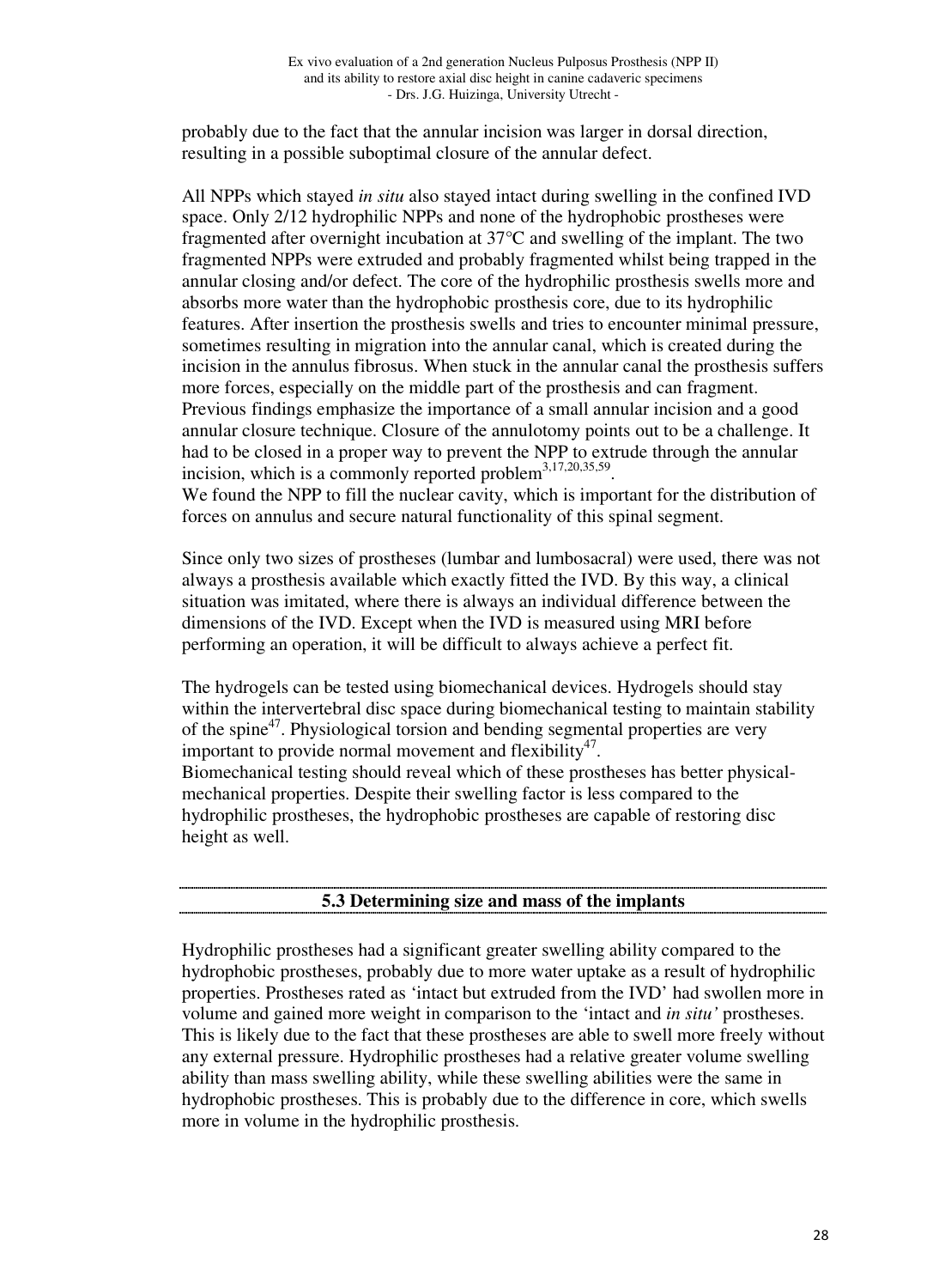# **6. Conclusion**

A NPP needs to possess several features before it will be suitable for *in vivo* use. The NPP should restore natural disc height, fill the entire nuclear cavity enclosed by the annulus ring perfectly. To be able to do so the NPP needs to be implanted in dry form (xerogel) and expand when present in the nuclear cavity. Prostheses should stay intact and remain *in situ* after insertion in the nuclear cavity and swelling during overnight incubation. Furthermore the prosthesis should be radiopaque and needs to have proper physical-mechanical properties and fatigue resistance.

Radiographs revealed intrinsic radiopacity of both hydrophilic and hydrophobic prosthesis. Method 1 and 2 for measuring disc height showed the best results, where method 1 had practical advantages and the best intra- and interobserver effect after a consensus meeting. Method 2 showed the most reliable measurements looking at disc height restoration and boxplots of interobserver reliability.

All NPPs which stayed *in situ* also stayed intact during swelling in the confined IVD space. Hydrophilic prostheses have a significant greater swelling factor compared to hydrophobic prosthesis. Proper annular closure technique is of great importance to facilitate the inserted prosthesis to remain intact and *in situ.*

This prosthesis meets up to most of the features a NPP needs to possess as discussed above. Future research should focus on the physical-mechanical properties of both hydrophilic and hydrophobic prostheses.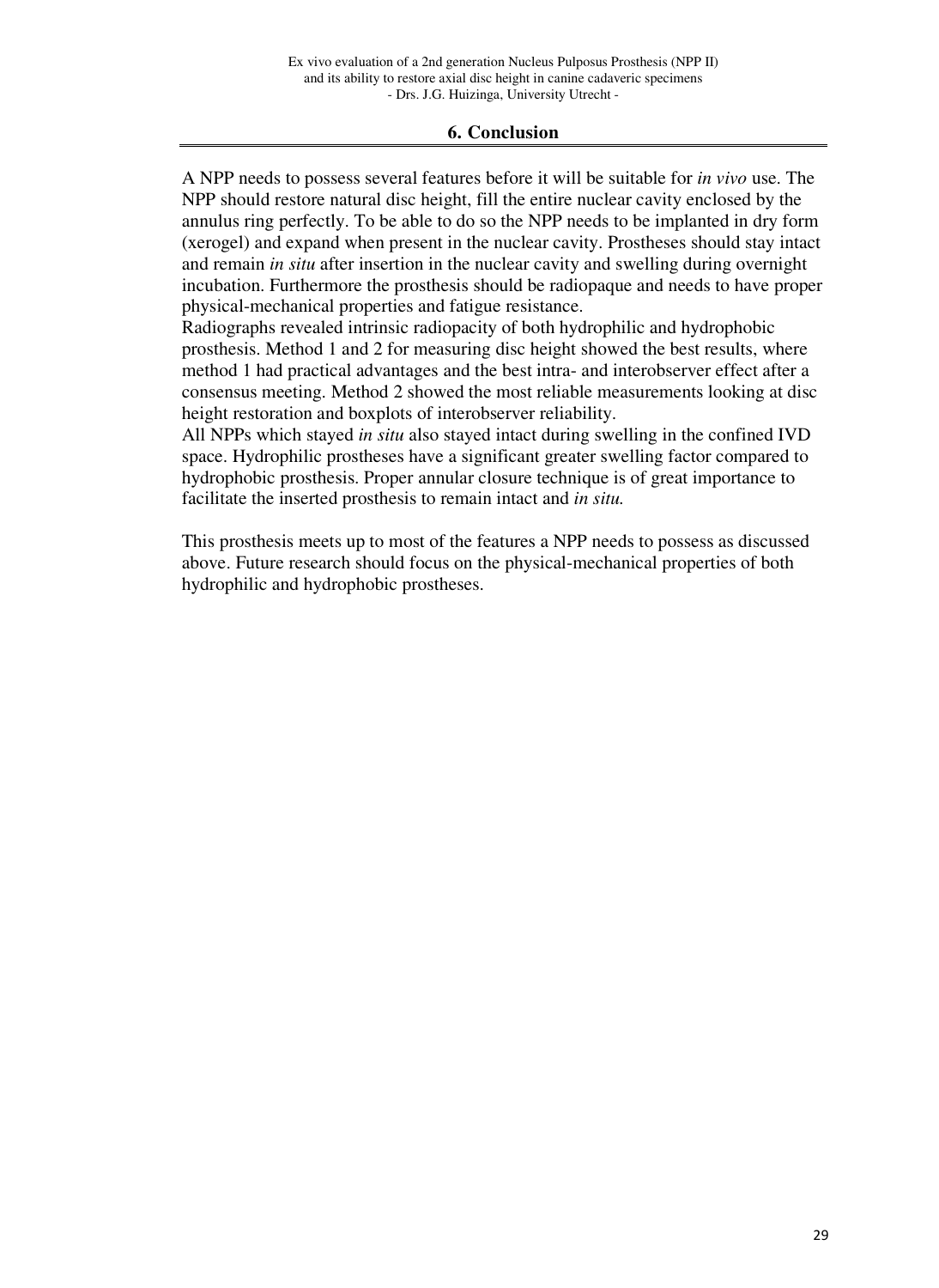# **7. Acknowledgements**

First I would like to thank Hendrik-Jan Kranenburg and Bjorn P. Meij from Utrecht University for their educational counseling and the opportunity to do my research at the Department of Clinical Sciences of Companion Animals. This was a good opportunity to see what research is really all about on a topic I was interested in. Thanks to them, I was also able to complete my research in three months, despite several misfortunes.

I would also like to thank David Onis for lots of his help and cooperation while performing this research and I enjoyed working together.

Furthermore I would like to thank Anneke Jansen as Designer Interactive Multimedia for her contribution to this report.

And last but not least, I would like to thank J.C.M Vernooij, Luc A. Smolders and Niklas Bergknut a lot for supporting me with data and statistical analyses, since this was one of the greatest challenges of this research.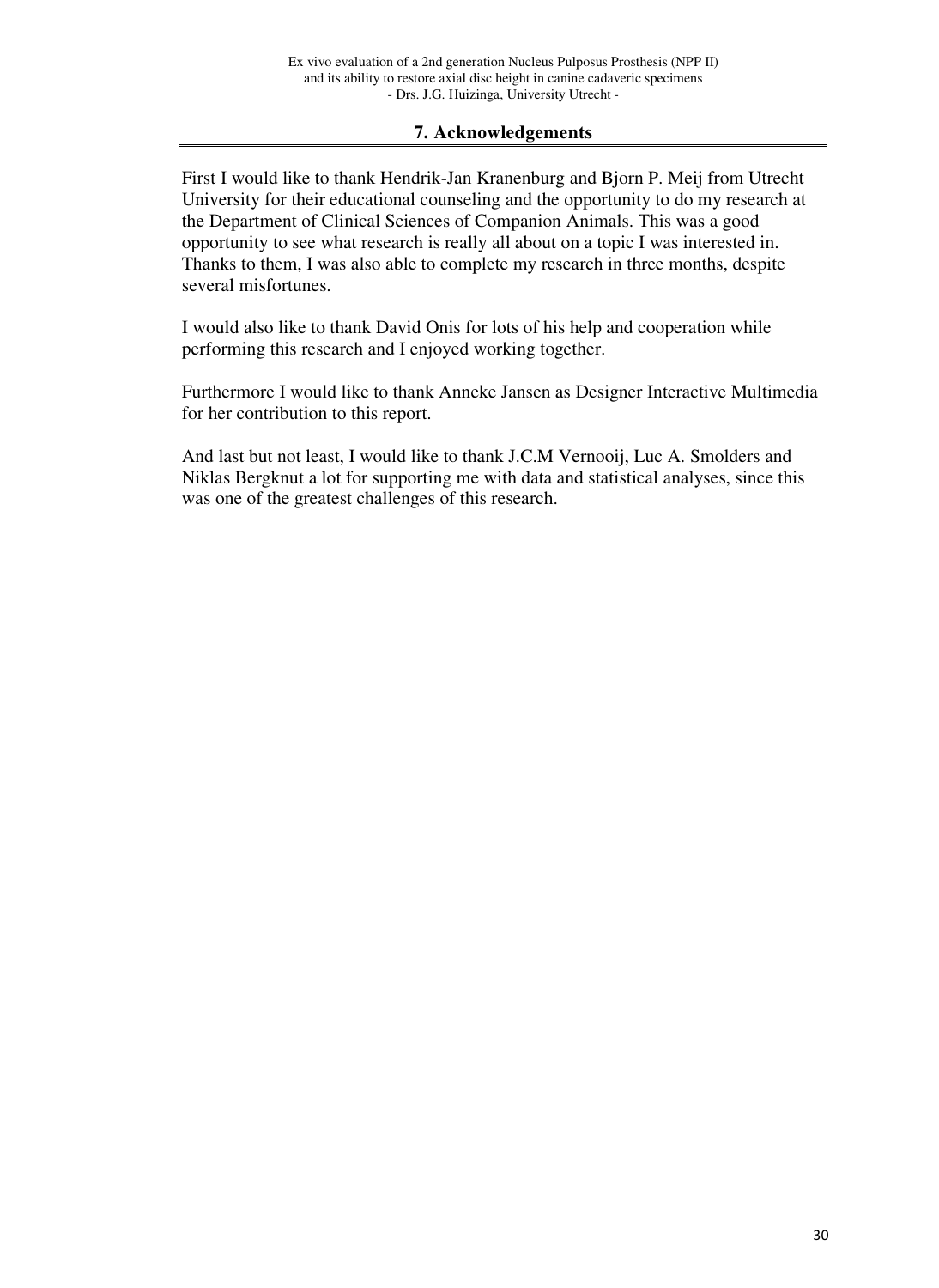#### **8. References**

- 1. Adams M.A., Hutton W.C (1983) The effects of posture on the fluid content of lumbar intervertebral discs. *Spine* **8**, pp 665-671
- 2. Aguiar D.J., Johnson S.L., Oegema T.R (1999) Notochordal cells interact with nucleus pulposus cells: regulation of proteoglycan synthesis. *Experimental Cell Research* **246**, pp 129- 137
- 3. Bergknut N., Smolders L.A., Koole L.H., Voorhout G., Hagman R.E., Lagerstedt A., Saralidze K., Hazewinkel H.A.W., van der Veen A.J, Meij B.P (2010) The performance of a hydrogel nucleus pulposus prosthesis in an ex vivo canine model. *Biomaterials* **31**, pp 6782-6788
- 4. Bergknut N., Auriemma E., Wijsman S, et al. (2009) Pfirrmann grading of intervertebral disc degeneration in chondrodystrophic and non-chondrodystrophic dogs with low field magnetic resonance imaging. *Am J Vet Res* in pres
- 5. Berlemann U., Schwarzenbach O (2009) An injectable nucleus replacement as an adjunct to microdiscectomy: 2 year follow-up in a pilot clinical study. *European Spine Journal* **18**, pp 1706-1712
- 6. Bertagnoli R., Schonmayr R (2002) Surgical and clinical results with the PDN prosthetic discnucleus device. *European Spine Journal* **11**, pp 143-148
- 7. Besalti O., Ozak A., Pekcan Z., Tong S., Eminaga S., Tacal T (2005) The role of extruded disk material in thoracolumbar intervertebral disk disease. *Canadian Veterinary Journal* **46**, pp 814-820
- 8. Bibby S.R., Jones D.A., Ripley R.m., Urban J.P (2005) Metabolism of the intervertebral disc: effects of low levels of oxygen, glucose, and pH on rates of energy metabolism of bovine nucleus pulposus cells. *Spine* **30**, pp 487-496
- 9. Boelen E.J.H., Koole L.H., Rhijn L.W., Hooy-Corstjens C.S.J (2007) Towards a functional radiopaque hydrogel for nucleus pulposus replacement. *Journal of biomedical materials research* **83**, pp 440-450
- 10. Boyd L.M., Carter A.J (2006) Injectable biomaterials and vertebral endplate treatment for repair and regeneration of the intervertebral disc. *European Spine Journal* **15**, pp 414-421
- 11. Braund K.G., Ghosh P., Taylor T.K., Larsen L.H (1975) Morphological studies of the canine intervertebral disc. The assignment of the beagle to the achrondroplastic classification. *Research in Veterinary Science* **19**, pp 167-172
- 12. Bray J.P., Burbidge H.M (1998) The Canine Intervertebral Disk Part One: Structure and Function. *Journal of the American Hospital Association* **34**, pp 55–63
- 13. Bray J.P., Burbidge H.M (1998) The Canine Intervertebral Disk Part Two: Degenerative Changes – Non chondrodystrophoid versus Chondrodystrophoid Disks. *Journal of the American Hospital Association* **34**, pp 135–44
- 14. Brisson B.A (2010) Intervertebral disc disease in dogs. *Veterinary Clinics: Small Animal Practice* **40**, pp 829-858
- 15. Brisson B.A., Moffatt S.L., Swayne S.L., Parent J.M (2004) Recurrence of thoracolumbar intervertebral disk extrusion in chondrodystrophic digs after surgical decompression with or without prophylactic fenestration: 265 cases. *Journal of the American Veterinary Medical Association* **224**, pp 1808-1814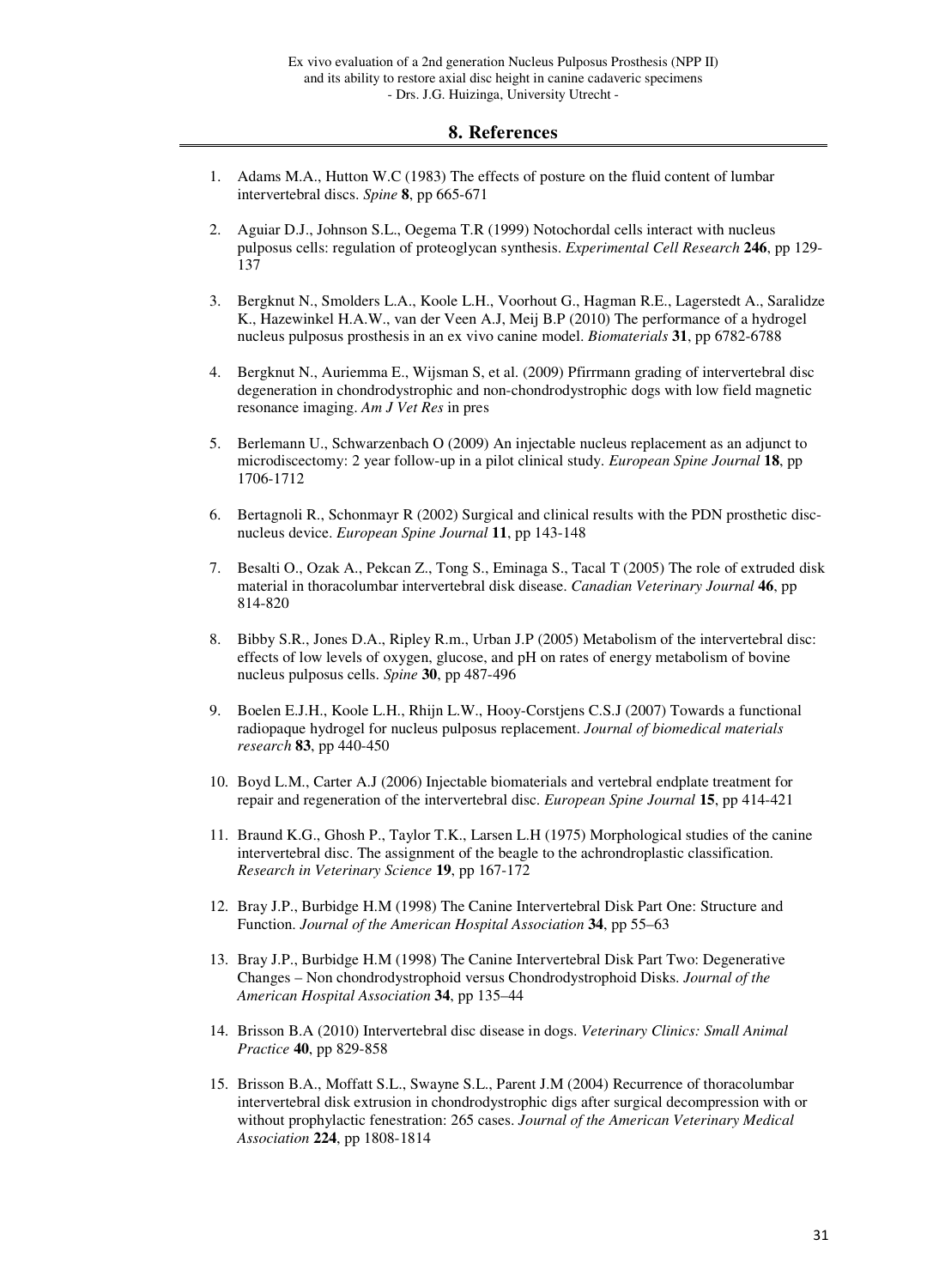- 16. Buckwalter J.A (1995). Aging and degeneration of the human intervertebral disc. *Spine* **20**, pp 1307-1314
- 17. Carl A., Ledet E., Yuan H., Sharan A (2004) New developments in nucleus pulposus replacement technology. *The Spine Journal* **4**, pp 325-329
- 18. Chen J., Yan W., Setton L.A (2004) Static compression induces zonal-specific changes in gene expression fot extracellular matrix and cytoskeletal proteins in intervertebral disc cells in vitro. *Matrix Biology* **22**, pp 573-583
- 19. Cole T., Burkhardt D., Frost L., Ghosh P (1985) The proteoglycans of the intervertebral disc. *Biochimica et Biophysica Acta* **839,** pp 127-138
- 20. Coric D, Praveen M.D., Mummaneni M.D (2008) Nucleus replacement technologies. *Journal of neurosurgery: Spine* **8**, pp 115-120
- 21. Fasset D.R., Kurd M.F., Vaccaro A.R (2009) Biologic solutions for degenerative disk disease. *Journal of Spinal Disorders & Techniques* **22**, pp 297-308
- 22. Forterre F., Konar M., Spreng D., Jaggy A., Lang J (2008) Influence of intervertebral disc fenestration at the herniation site in association with hemilaminectomy on recurrence in chondrodystrophic dogs with thoracolumbar disc disease: a prospective MRI study. *Veterinary surgery* **37**, pp 399-405
- 23. Frymoyer J.W., Cats-Baril W.L (1991) An overview of the incidences and costs of low back pain. *Orthopedic Clinics of North America* **22**, pp 263-271
- 24. Gill P.J., Lippincott C.L., Anderson S.M (1996) Dorsal laminectomy in the treatment of cervical intervertebral disk disease in small dogs: a retrosprective study of 30 cases. *Journal of the American Animal Hospital Association* **32**, pp 77-80
- 25. Goggin J.E., Li A.S., Franti C.E (1970) Canine intervertebral disk disease: characterization by age, sex, breed, and anatomic site of involvement. *American Journal of Veterinary Research* **31**, pp 1687-1692
- 26. Gotfried Y., Bradford D.S., Oegena T.R (1986) Facet joint changes after chemonucleolysisinduced disc space narrowing. *Spine* **11**, pp 944-950
- 27. Grunhagen T., Wilde G., Soukane D.M., Shirazi-Adl S.A., Urban J.P (2006) Nutrient supply and intervertebral disc metabolism. *The Journal of Bone and Joint Surgery* **88**, pp 30-35
- 28. Hansen H.J (1951) A pathologic-anatomical interpretation of dis degeneration in dogs. *Acta Orthopaedica Scandinavica* **20**, pp 280-293
- 29. Hoerlein B.F (1987) Intervertebral disks. *Canine neurology* **3**, pp 470-560
- 30. Hofstetter M., Gedet P., Doherr M., Ferguson S., Forterre F (2009) Biomechanical analysis of the three-dimensional motion pattern of the canine spine segment C4-C5. *Veterinary Surgery*  **20,** pp 49-58
- 31. Hunter C.J., Matyas J.R., Duncan N.A (2003) The notochordal cell in the nucleus pulposus: a review in the context of tissue engineering. *Tissue Engineering* **9,** pp 667-677
- 32. Iatridis J.C., Weidenbaum M., Setton L.A, Mow V.C (1996) Is the nucleus pulposus a solid or fluid? Mechanical behavior of the nucleus pulposus of the human intervertebral disc. *Spine* **21**, pp 1174-1184
- 33. Ishihara H., Urban J.P (1999) Effects of low oxygen concentrations and metabolic inhibitors on proteoglycans and protein synthesis rates in the intervertebral disc. *Journal of Orthopaedic Research* **17**, pp 829-835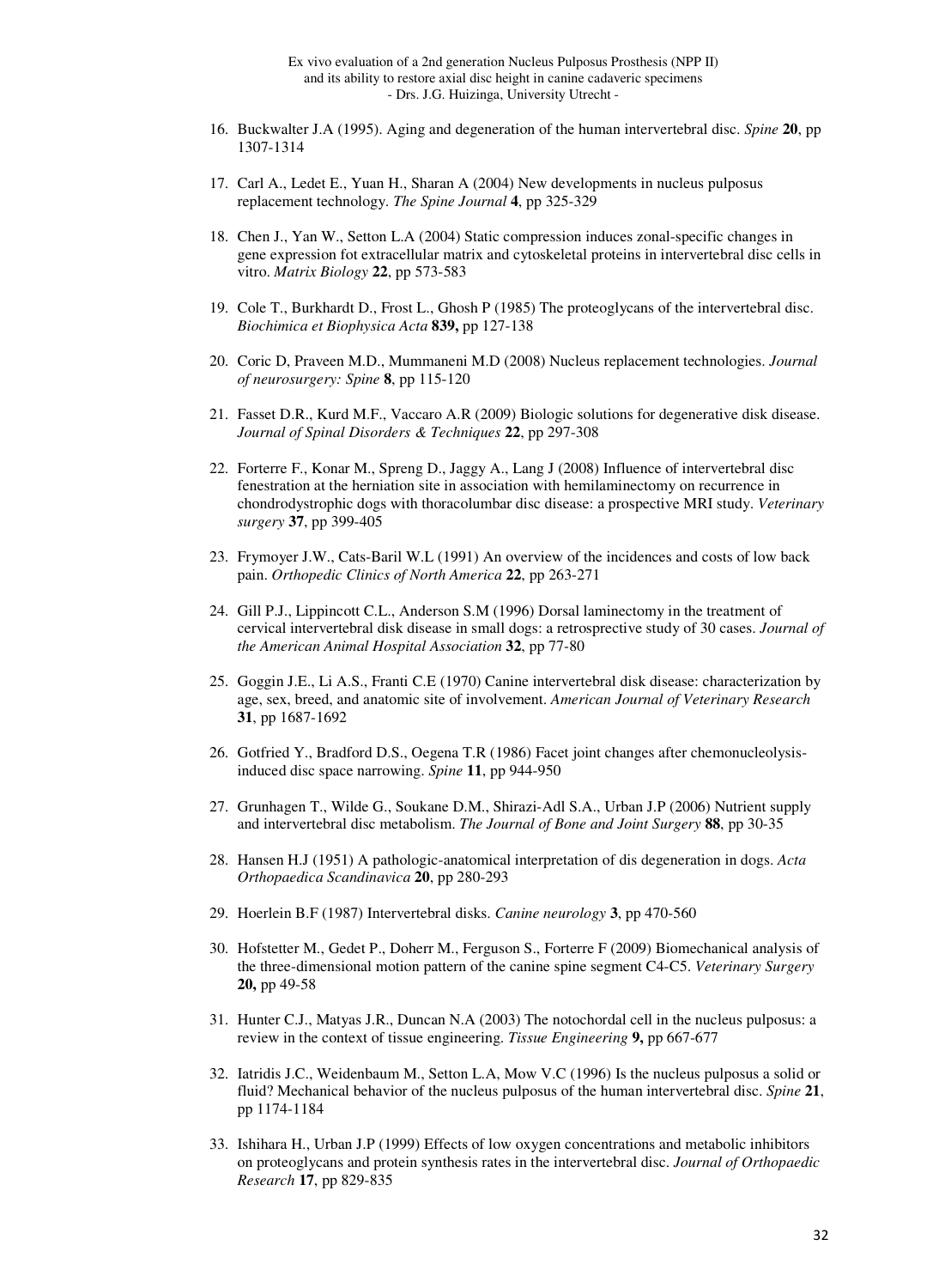- 34. Israel S.K., Levine J.M., Kerwin S.C., Levine G.J., Fosgate G.T (2009) The relative sensitivity of computed tomography and myelography for identification of thoracolumbar intervertebral disk herniation in dogs. *Veterinary Radiology & Ultrasound* **50**, pp 247-252
- 35. Jin D., Qu D., Zhao L., Chen J., Jiang J (2003) Prosthetic disc nucleus (PDN) replacement for lumbar disc herniation: preliminary report with six months'follow-up. *Journal of Spinal Disorders & Techniques* **16**, pp 331-337
- 36. Kandel R., Roberts S., Urban J.P (2008) Tissue engineering and the intervertebral disc: the challenges. *European Spine Journal* **17**, pp 480-491
- 37. Kirberger R.M., Roos C.J., Lubbe A.M (1992) The radiological diagnosis of thoracolumbas disc disease in the dachshund. *Veterinary Radiology & Ultrasound* **33**, pp 255-261
- 38. Kitano T., Zerwekh J, Usui Y., Edwards M, Flickere P, Mooney V (1993) Biomechanical changes associated with the symptomatic human intervertebral disc. *Clinical Orthopeadics and Related Research* **293**, pp 372-377
- 39. Lamb C.R., Nicholls A., Targett M., Mannion P (2001) Accuracy of survey radiographic diagnosis of intervertebral disc protrusion in dogs. *Veterinary radiology & Ultrasound* **43**, pp222-228
- 40. Maniadakis N., Gray A (2000) The economic burden of back pain in the UK. *Pain* **84**, pp 95- 103
- 41. Masuda K., Aota Y., Muehleman C., Imai Y., Okume M., Thonar E.J., Andersson G.B., Howard S (2004). A novel rabbit model of mild, reproductible disc degeneration by an annulus needle puncture: correlation between the degree of disc injury and radiological and histological appearances of disc degeneration. *Spine* **30,** pp 5-14
- 42. Meij B.P., Suwankong N., Veen A.J., Hazewinkel H.A.W (2007) Biomechanical flexionextension forces in normal canine lumbosacral cadaver specimen before and after laminectomy-discectomy and pedicle screw-rod fixation. *Veterinary surgery* **8**, pp 742-751
- 43. Meij B.P., Bergknut N (2010) Degenerative lumbosacral stenosis in dogs. *Veterinary Clinics of North America: Small Animal Practice* **40**, pp 983-1009
- 44. Nachemson A., Lewin T., Maroudas A., Freeman M.A (1970) In vitro diffusion of dye throught the end-plates and the annulus fibrosus of human lumbar inter-vertebral discs. *Acta Orthopeadica Scandinavica* **41**, pp 589-607
- 45. Natarajan R.N., Ke J.H., Andersson G.B.J (1994) A model to study disc degeneration process. *Spine* **19**, pp 259-265
- 46. Naude S.H., Lambrechts N.E., Wagner W.M (2008) Association of preoperative magnetic resonance imaging findings with surgical features in dachshunds with thoracolumbar intervertebral disk extrusion. *Journal of the American Veterinary Medical Association* **232**, pp 702-708
- 47. Nerurkar N.L., Elliot D.M., Mauck R.L (2010) Mechanical design criteria for intervertebral disc tissue engineering. *Journal of Biomechanics* **43**, pp 1017-1030
- 48. Nishida, K, Kang J.D., Suh J, Robbins P.D., Evans C.H., Gilbertson L.G (1998) Adenovirus-Mediated Gene Transfer to Nucleus Pulposus Cells: Implications for the Treatment of Intervertebral Disc Degeneration. *Spine* **23**, pp 2437-2442
- 49. Nishida K., Doita M., Takada T., Kakutani K., Miyamoto H., Shimomura T., Maeno K., Kurosaka M (2006) Sustained transgene expression in intervertebral disc cells in vivo mediated by microbubble-enhanced ultrasound gene therapy. *Spine* **31**, pp 1415-1419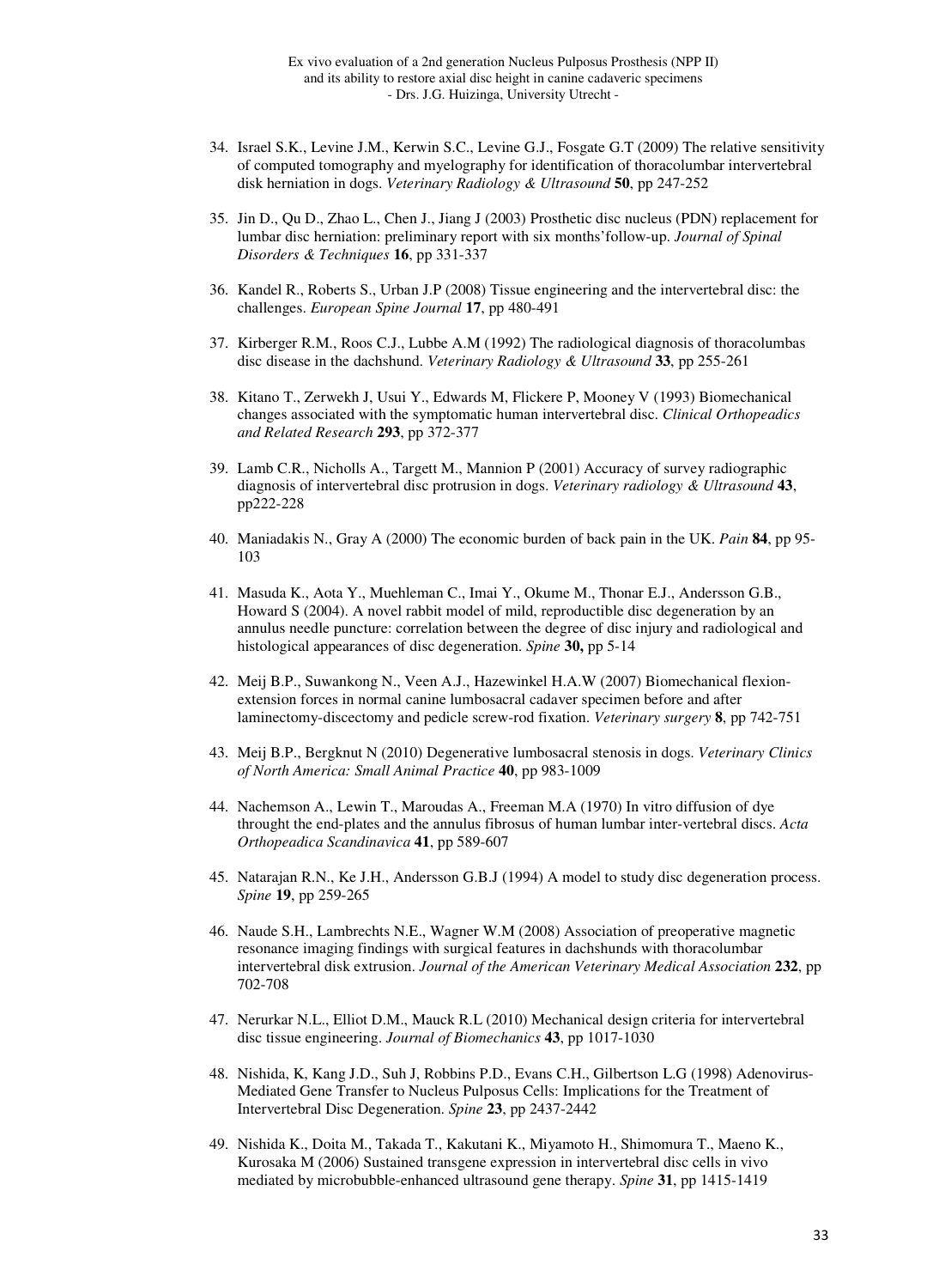- 50. Nunamaker D.M. (eds): Intervertebral disk disease, in Newton C.D. Textbook of Small Animal Orthopaedics. Ithaca, International veterinary Information Service, 1985
- 51. Ohshima H., Urban J.P.G., Bergel D.H (1995) Effect of static load on matrix synthesis ratesin the intervertebral disc measured in vitro by a new perfusion technique. *Journal of Orthopedic Research* **13**, pp 22-29
- 52. Paajanen H., Lehto I., Alanen A., Erkintalo M., Komu M (1994) Dirunal fluid changes of lumbar discs measured indirectly by magnetic resonance imaging. *Journal of Orthopedic Research* **21**, pp 509-514
- 53. Parker H.G., VonHoldt B.M., Quignon P et al. (2009) An expressed Fgf4 retrogene is associated with breed-defining chondrodysplasia in domestic dogs. *Science* **325,** pp 995-998
- 54. Pfirrmann C.W.A., Metzdorf A., Zanetti M., Hodler J., Boos N (2001) Magnetic resonance classification of lumbar intervertebral disc degeneration. *Spine* **26,** pp 1873-1878
- 55. Revell P.A., Damien E., Silvio L.D., Gurav N., Longinotti C., Ambrosio L (2007) Tissue engineering intervertebral disc repair in the pig using injectable polymers. *Journal of Materials Science* **18**, pp 303-308
- 56. Rossi F., Seiler G., Busato A., Habil., Wacker C., Lang J (2004) Magnetic resonance imaging of articular process joint geometry and intervertebral disk degeneration in the caudal lumbar spine (L5-S1) of dogs with clinical signs of cauda equine compression. *Veterinary radiology & Ultrasound* **45**, pp 381-287
- 57. Ruan D., He Q., Ding Y., Hou L., Li J., Luk K.D (2007) *Lancet* **369**, pp 993-999
- 58. Sabojima S., Kim J.S., Gilbertson L.G., Kang J.D (2004) Gene therapy for degenerative disc disease. *Gene Therapy* **11**, pp 390-401
- 59. Shim C.S., Lee S.H., Park C.W., Choi W.C., Choi G., Choi W.G et al. (2003) Partial disc replacement with the PDN prosthetic disc nucleus device: early clinical results. *Journal of Spinal Disorders & Techniques* **16**, pp 324-330
- 60. Stigen O., Ottesen N., Jaderlund K.H (2010) Early recurrence of thoracolumbar intervertrebral disc extrusion after surgical decompression: a report of three cases. *Acta Veterinaria Scandinavica* **52**, pp 10-17
- 61. Suwankong N., Voorhout G., Hazewinkel H.A.W., Meij B.P (2006) Agreement between computed tomography, magnetic resonance imaging, and surgical findings in dogs with degenerative lumbosacral stenosis. *Journal of the American Veterinary Medical Association*  **229**, pp 1924-1929
- 62. Tanaka H., Nakayama M., Takase K (2005) Usefulness of hemilaminectomy for cervical intervertebral disk disease is small dogs. *Journal of Veterinary Medical Science* **67**, pp 679- 683
- 63. Tanaka H., Nakayama M., Takase K (2004) Usefulness of myelography with multiple views in diagnosis of circumferential location of disc material in dogs with thoracolumbar intervertebral disc herniation. *Journal of Veterinary Medical Science* **66**, pp 827-833
- 64. Thompson J.P., Oegema T.R., Bradford D.S (1991) Stimulation of mature canine intervertebral disc by growth factors. *Spine* **16**, pp 253-260
- 65. Tulder M.W., Koes B.W., Bouter L.M (1995) A cost-of-illness study of back pain in the Netherlands. *Pain* **62**, pp 233-240